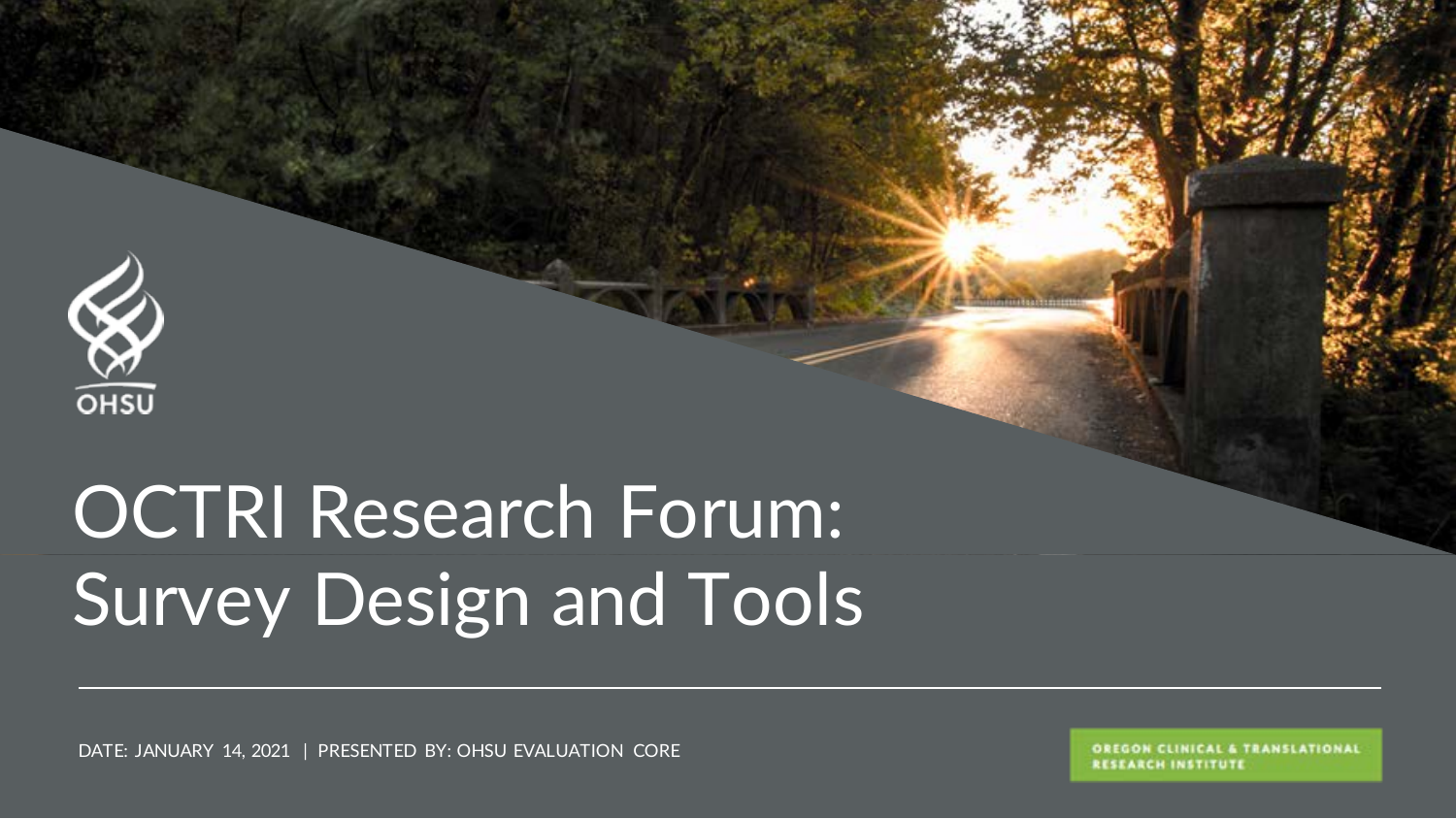

#### **Introductions**



**Adrienne Zell, PhD** Director, [Evaluation Core](https://www.ohsu.edu/octri/plan-and-implement-effective-program-evaluation) Assistant Director, OCTRI



**Elizabeth Wenzel, MPH** Research Associate, Evaluation Core, OCTRI

**Liz Moyer,** OCTRI Informatics Research Support (REDCap)

**Barbara Brumbach,** Senior Biostatistician, OCTRI Biostatistics, Epidemiology, Research & Design (BERD)

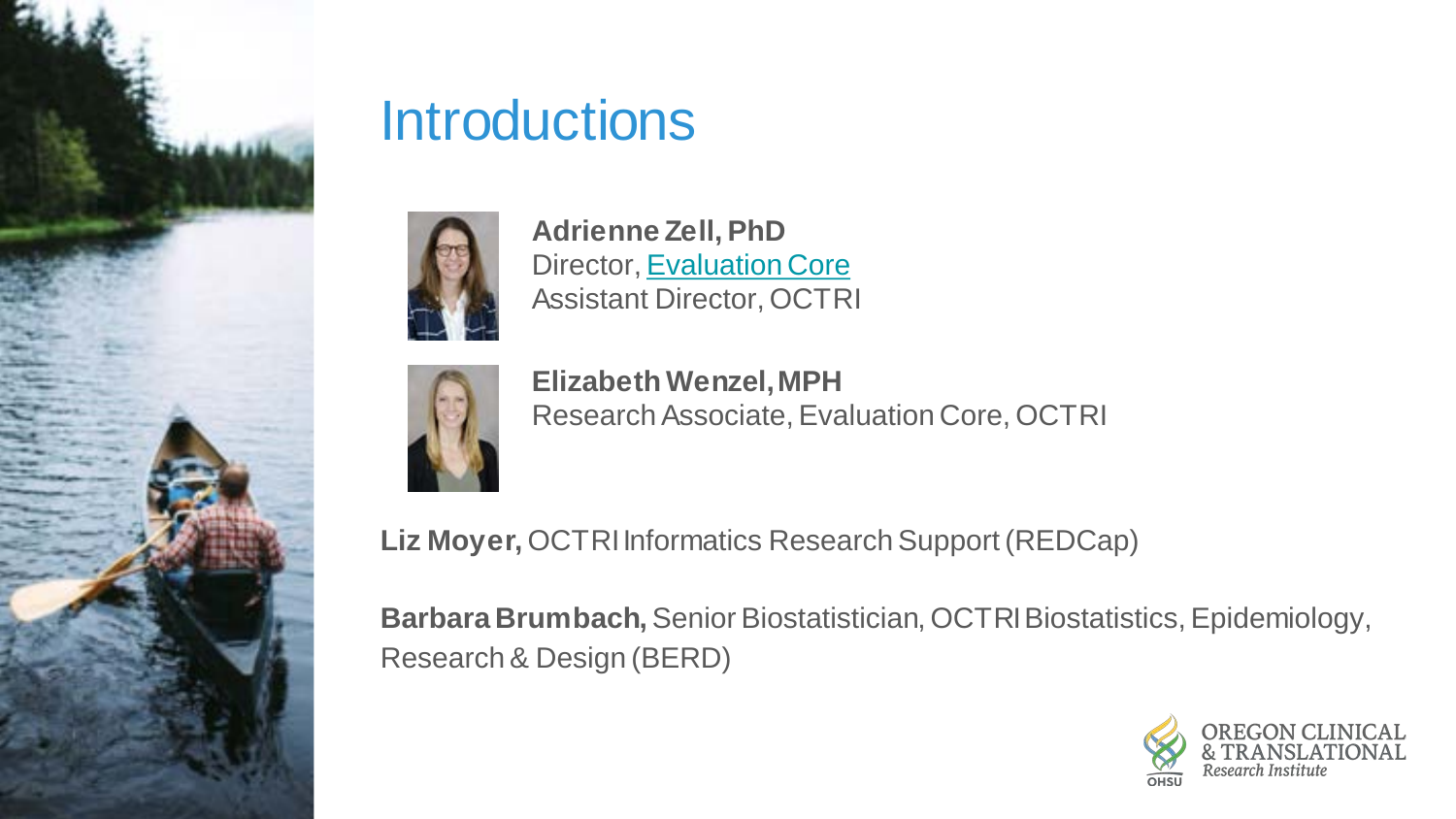### Learning Objectives:

- Choose the survey method that best fits your project
- Design your survey to get high-quality data
- Administer your survey to get the most responses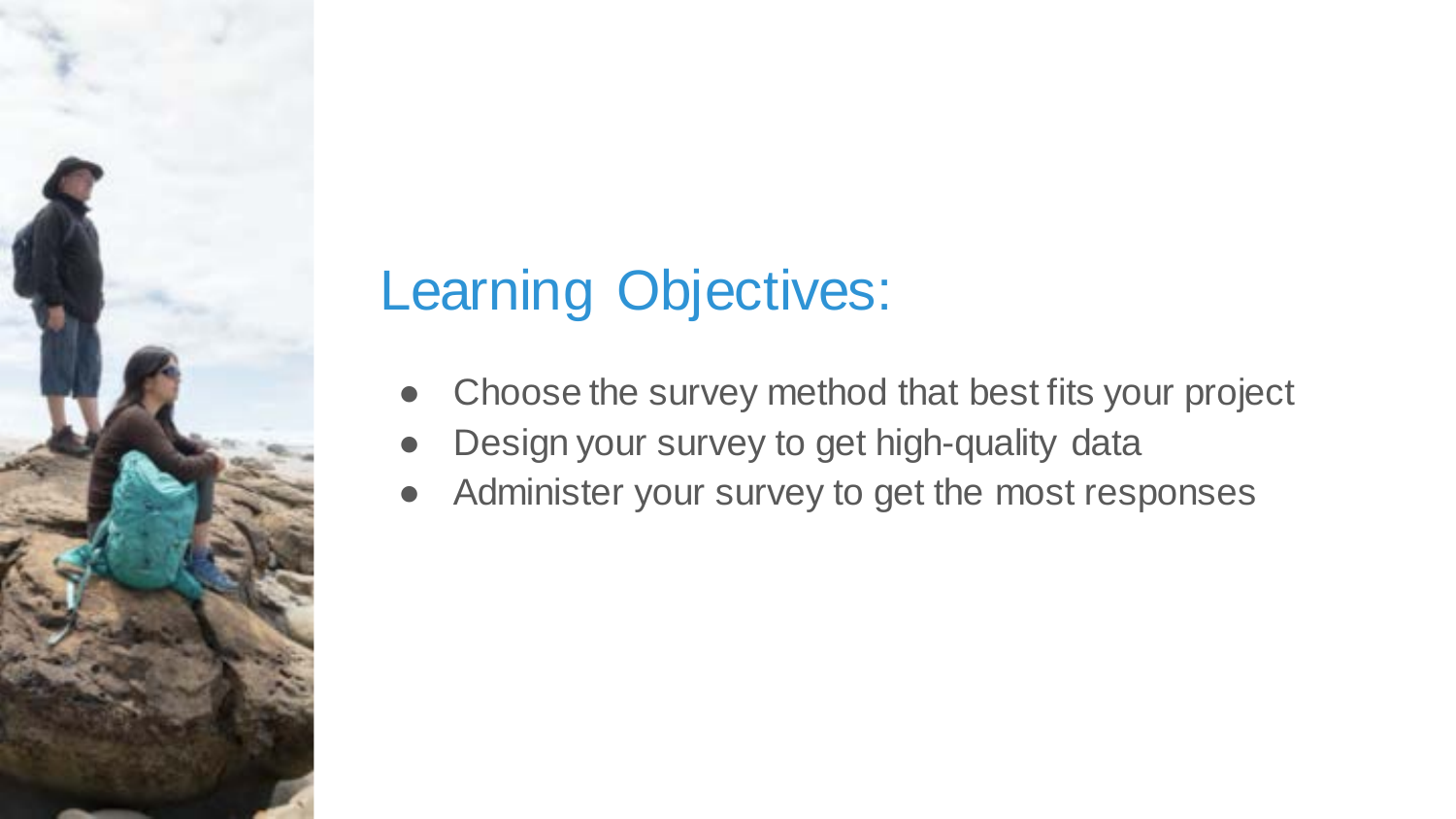With which of the following survey practices do you have the *most* experience?

- A. Designing survey questions
- B. Administering surveys
- C. Analyzing survey data
- D. None of the above (We're glad you're here!)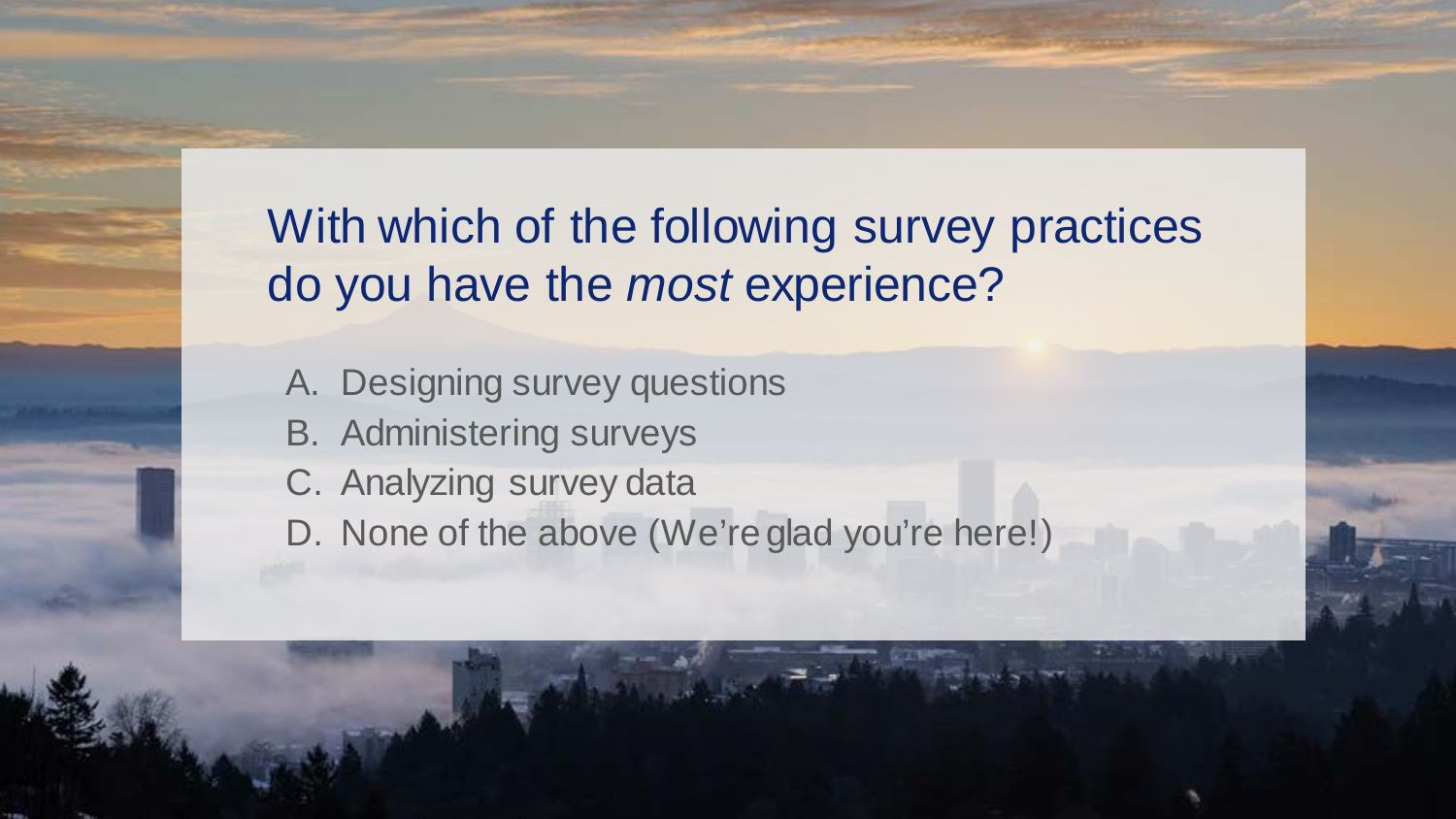## Planning your survey project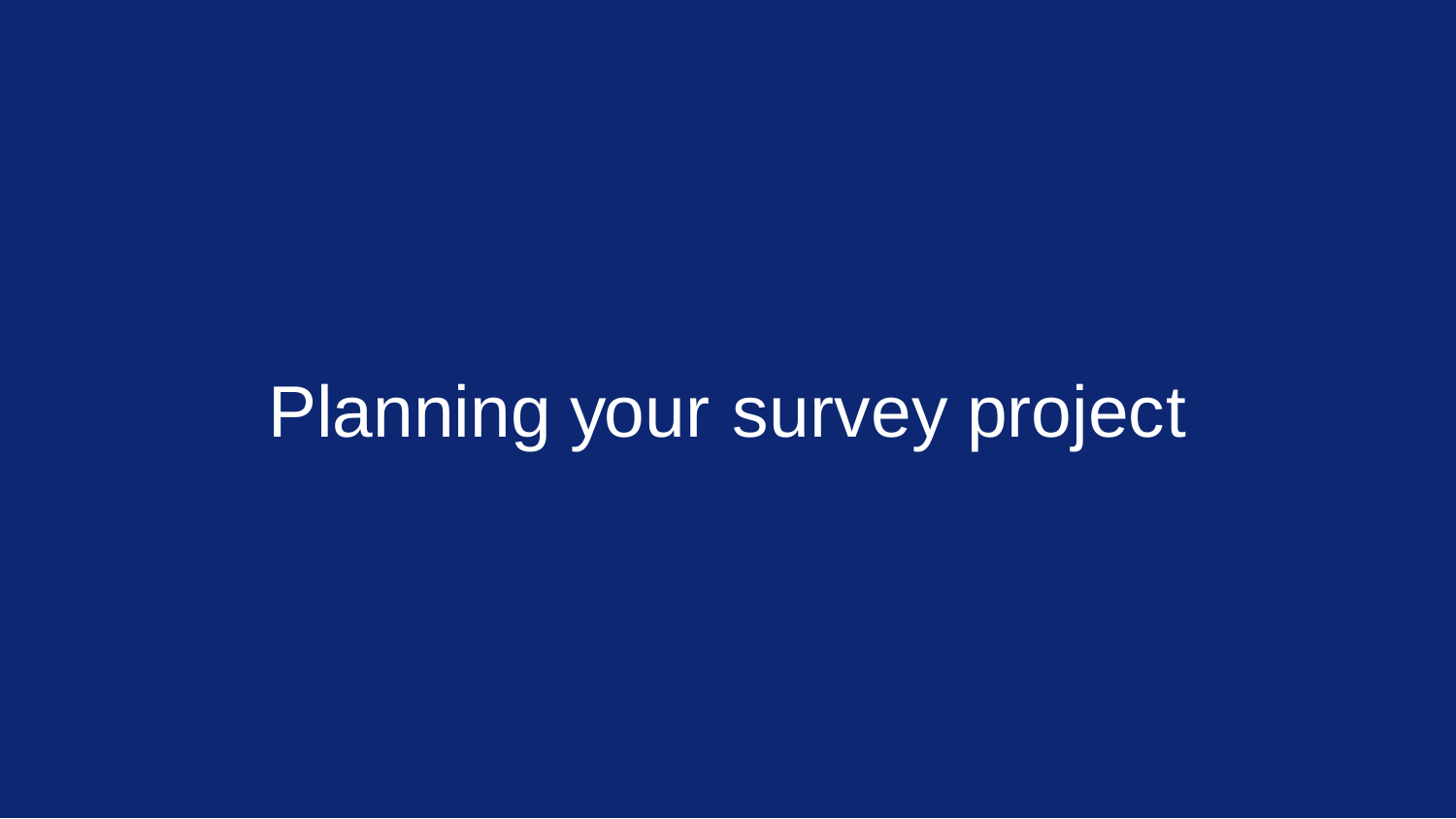### Before you start designing your survey...

Do you *really* need to do a survey?

Is there some other way you can get the information you need? (Alternatives: existing data, informal conversations, qualitative data collection, data log...)

This can save you a lot of time and money!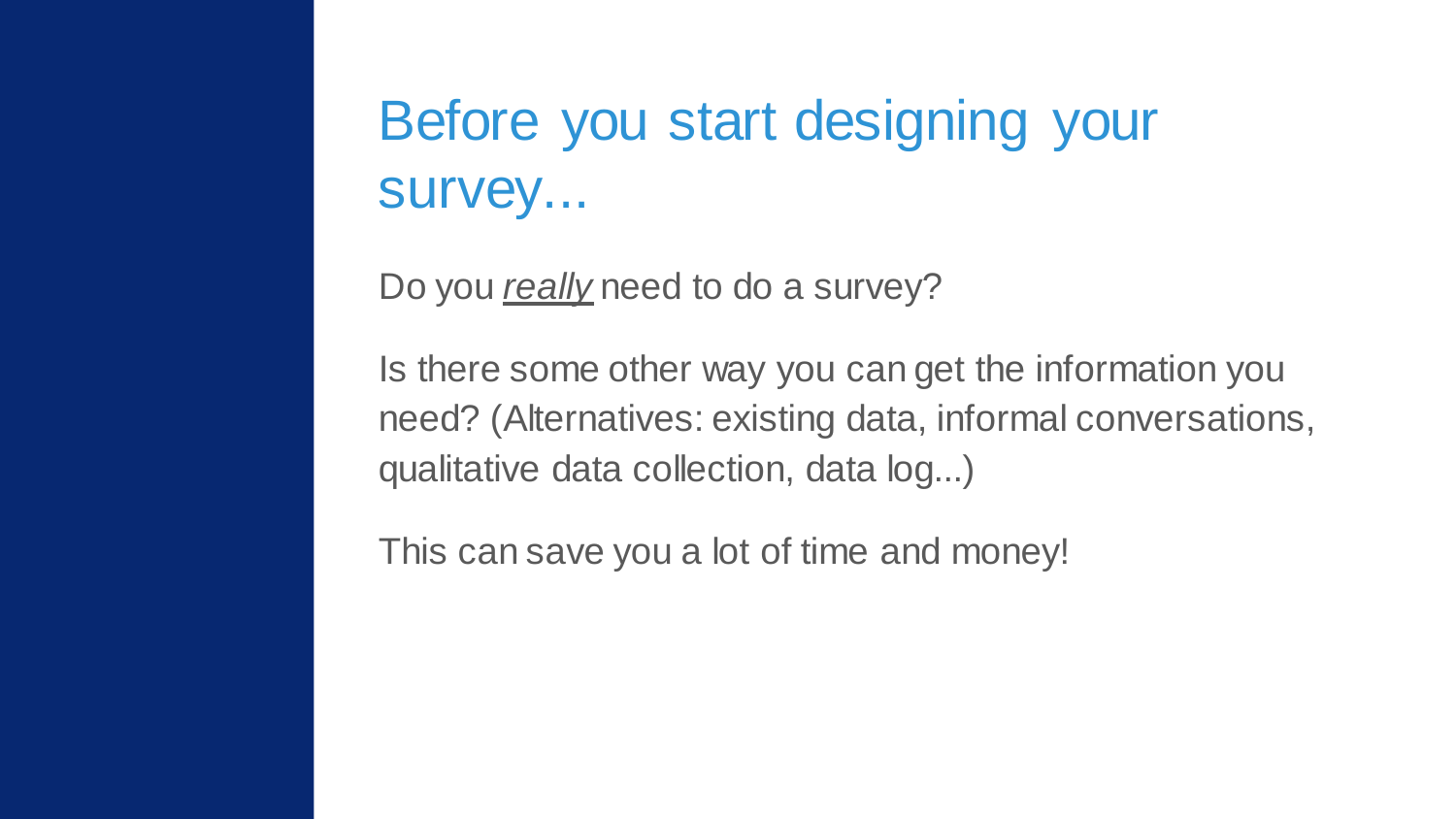#### Common survey administration methods



Online (anonymous or known respondents)



Paper (in person or by mail)



Phone



Other newer methods (mobile apps, text, etc.)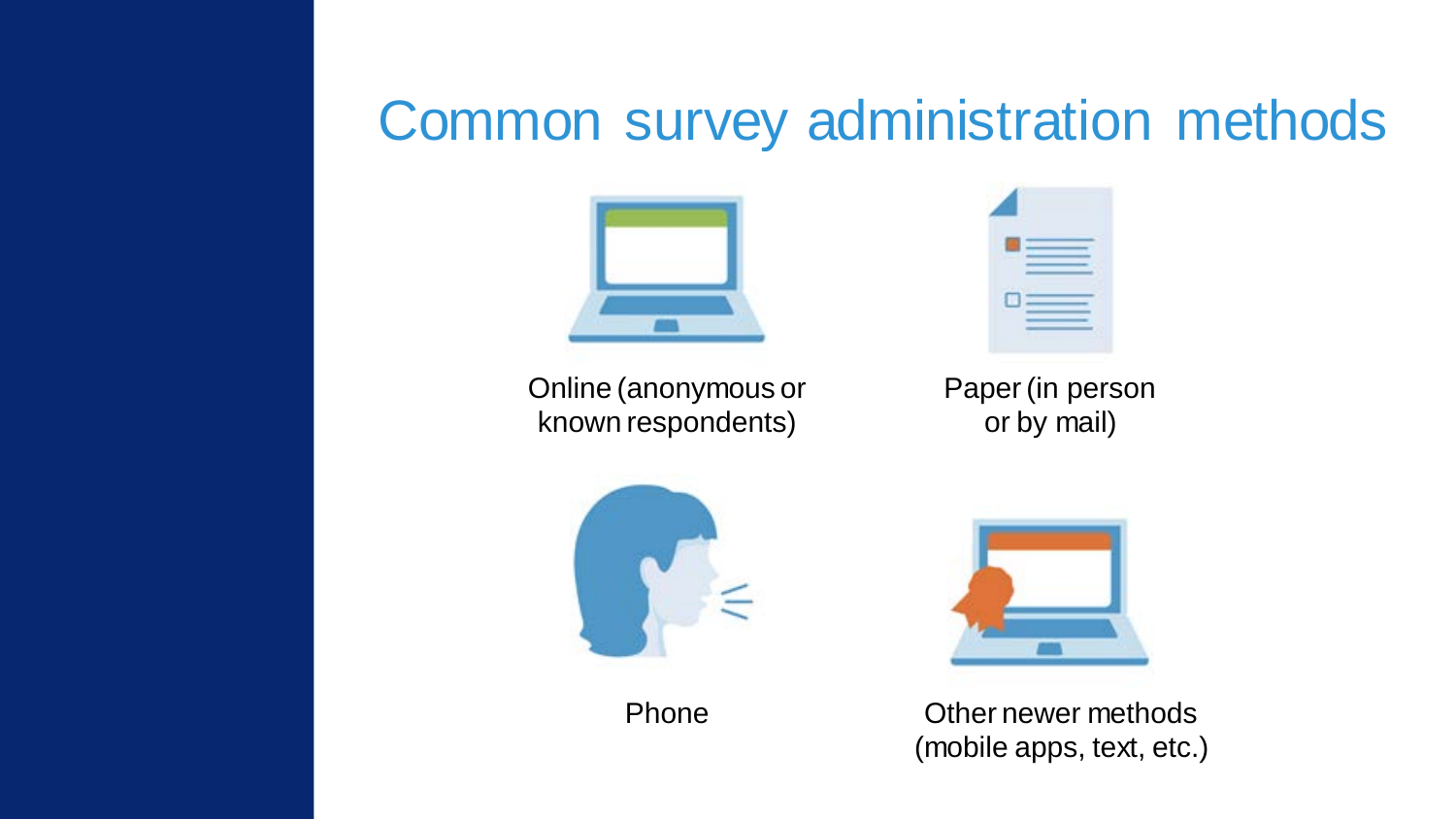

### Online surveys: Known respondents



Quick, cheap, allow for complex branching, low response bias due to sense of anonymity (low social desirability)



Low response rate, survey fatigue, not as good for open-ended questions

Example: Emailing self-administered surveys to participants who have enrolled in your study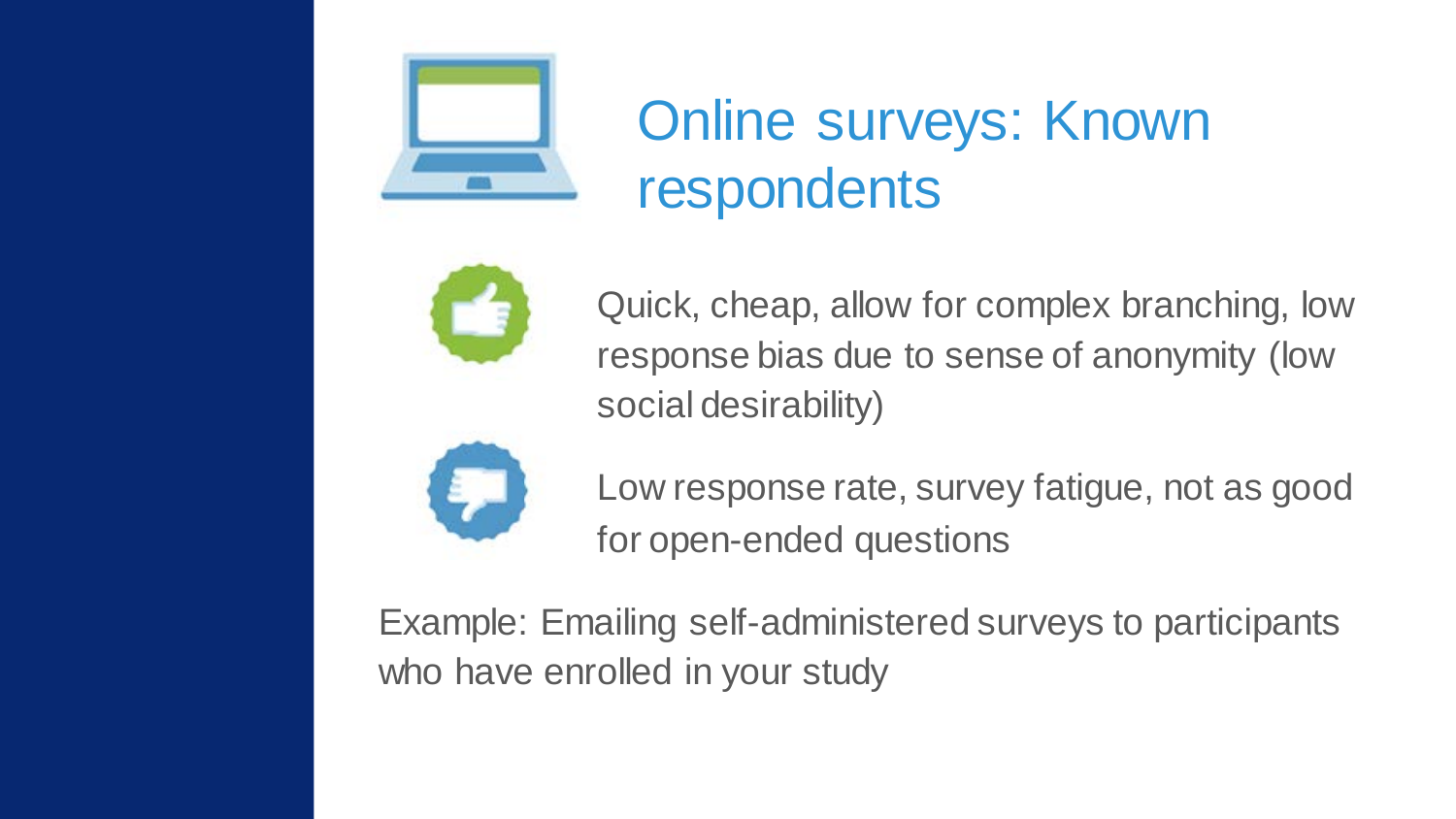

### Online surveys: Anonymous



Similar to known respondents plus even lower response bias



Similar to known respondents plus even lower response rate and the possibility that someone will respond more than once

Example: Posting a link to an anonymous survey in a Facebook group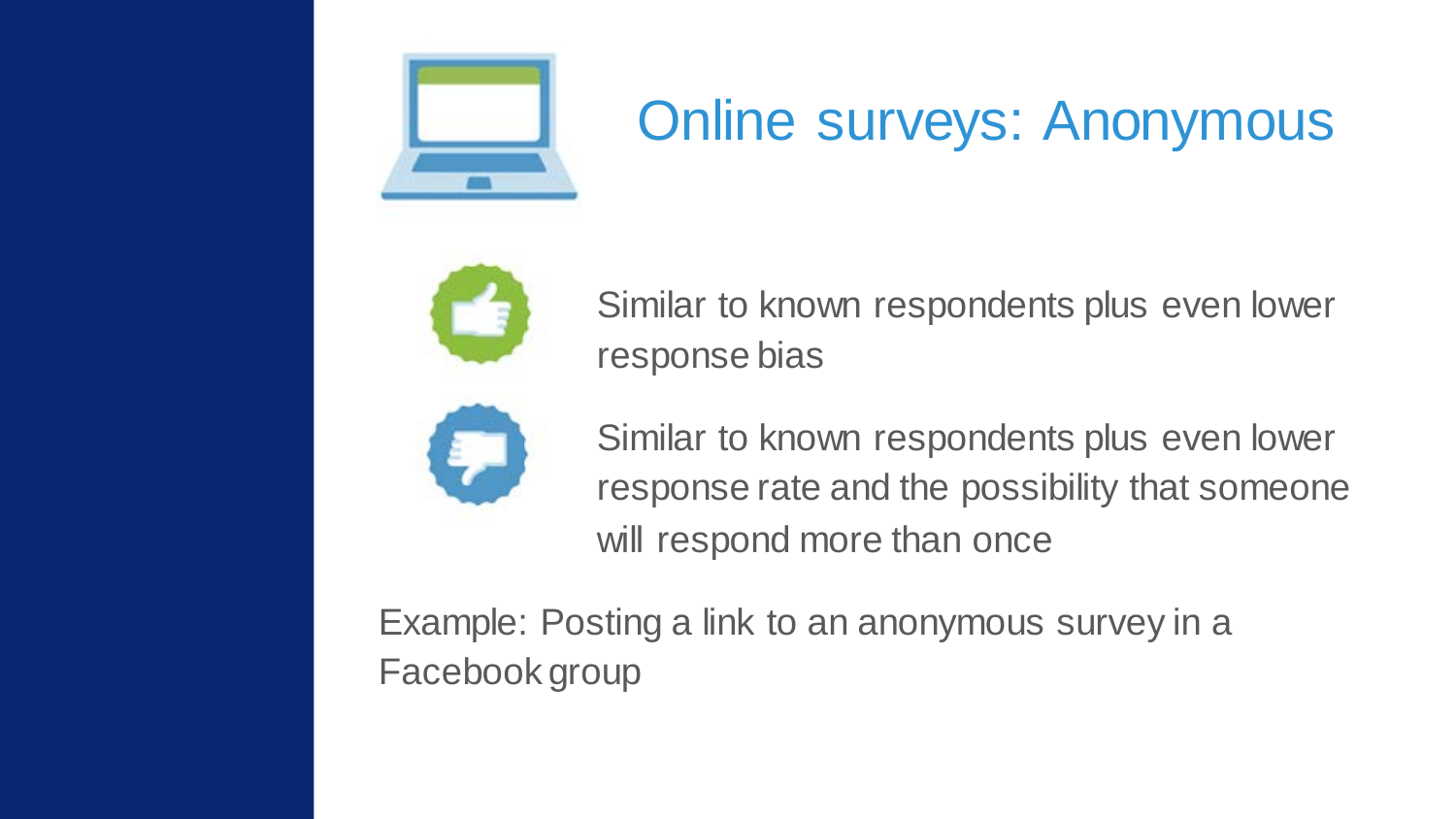

### Paper surveys: Administered in person



Still pretty quick and cheap with low response bias, can remain anonymous, can make it very convenient for people to respond



Not as good for complex surveys or open-ended questions, have to have an existing touch point

Example: Asking patients to fill out a 2-page paper survey while waiting for an appointment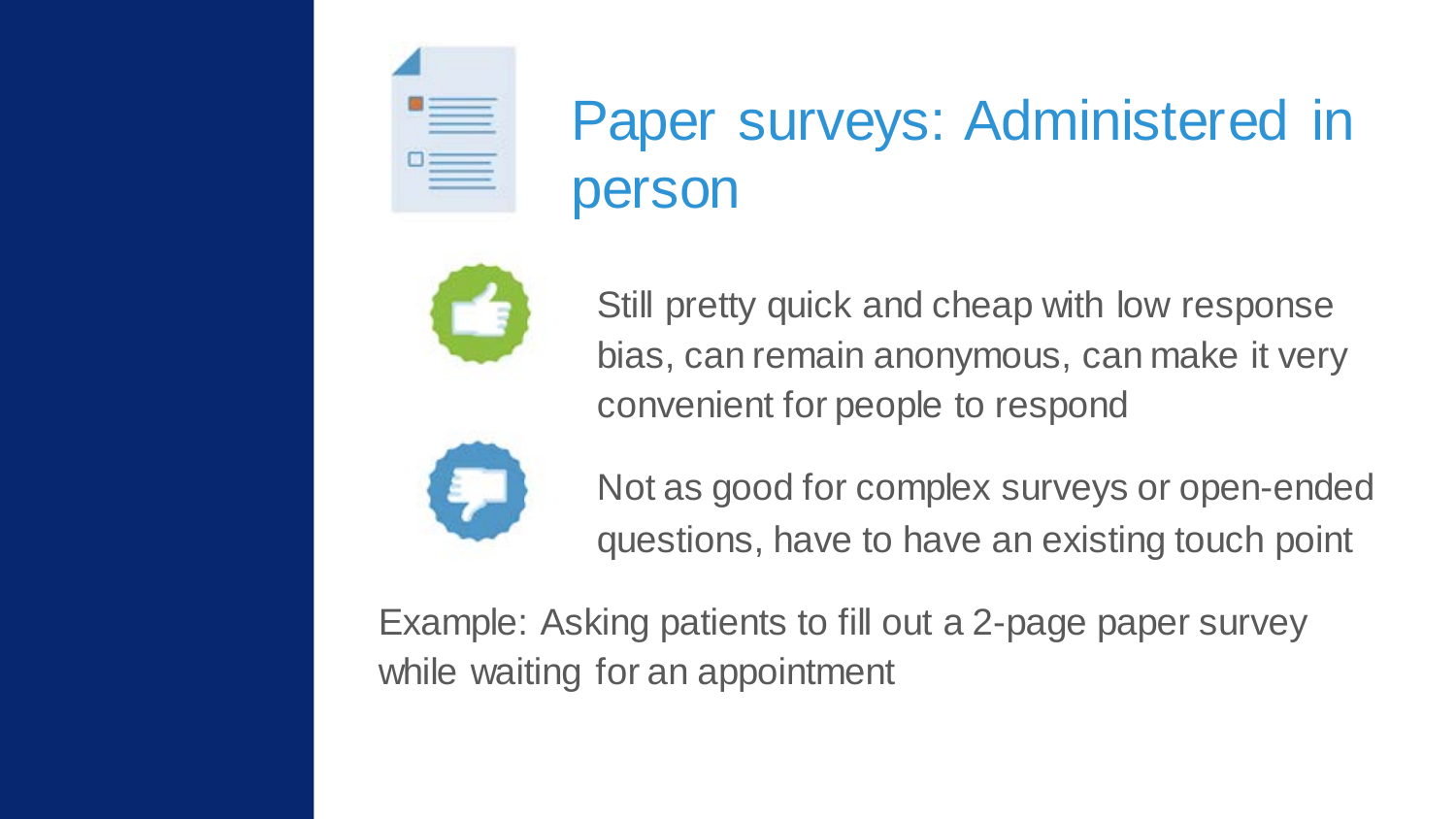

#### Paper surveys: Mailed



Low response bias, ability to reach a wide geographical area without existing touch points



Low response rate, high respondent burden, high turnaround time for mailing and returning, need for participant addresses, costs related to printing and mailing surveys

Example: Mailing a survey to a random sample of addresses in order to infer population-level estimates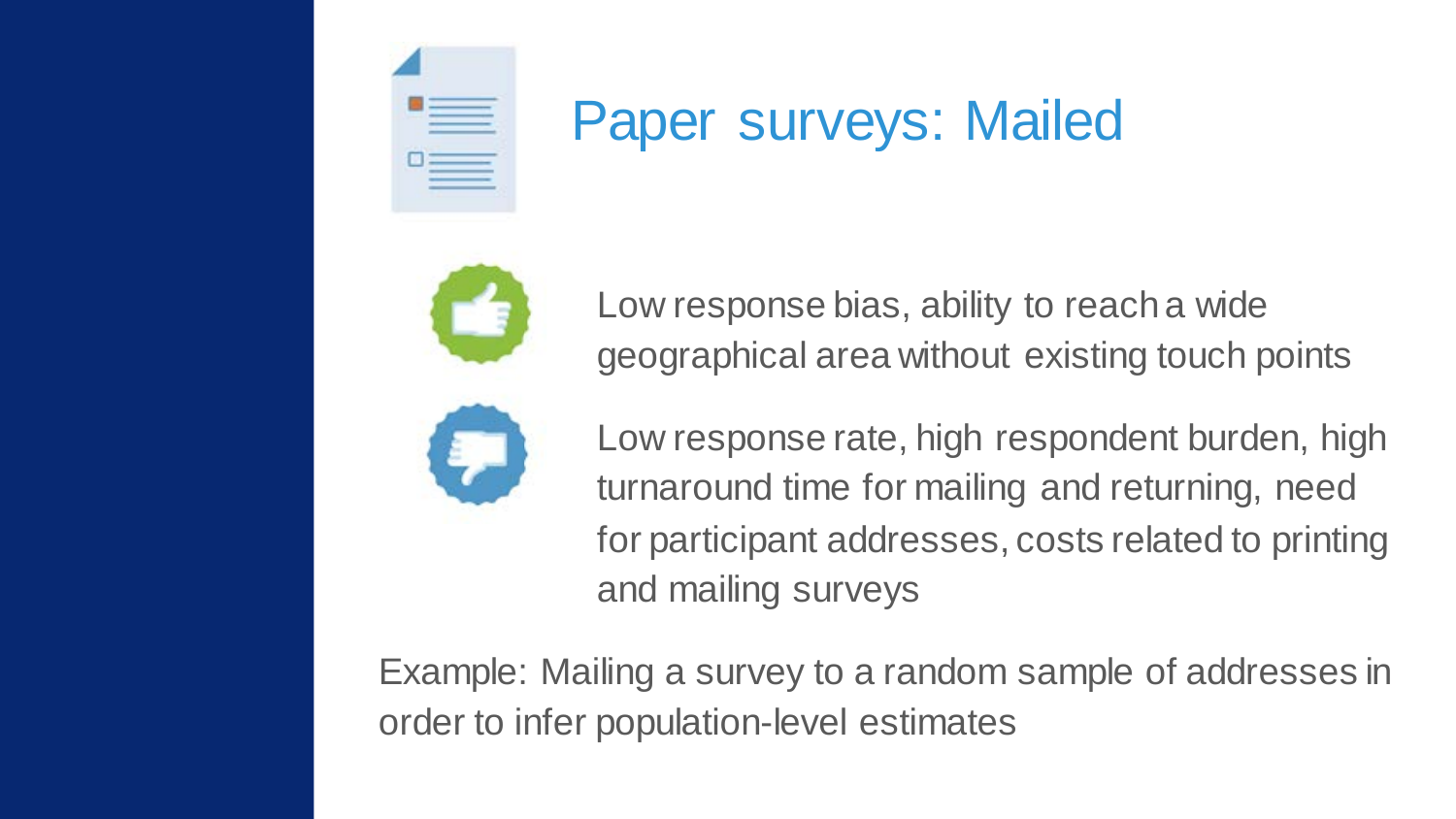

#### Phone surveys



Ability to incorporate survey logic and follow up on responses, better for open-ended questions, may be more accessible for certain populations, may have slightly higher response rate



Take a lot of time and are therefore costly, higher response bias due to social desirability

Example: Calling study participants and asking them questions with a rating scale of 1-5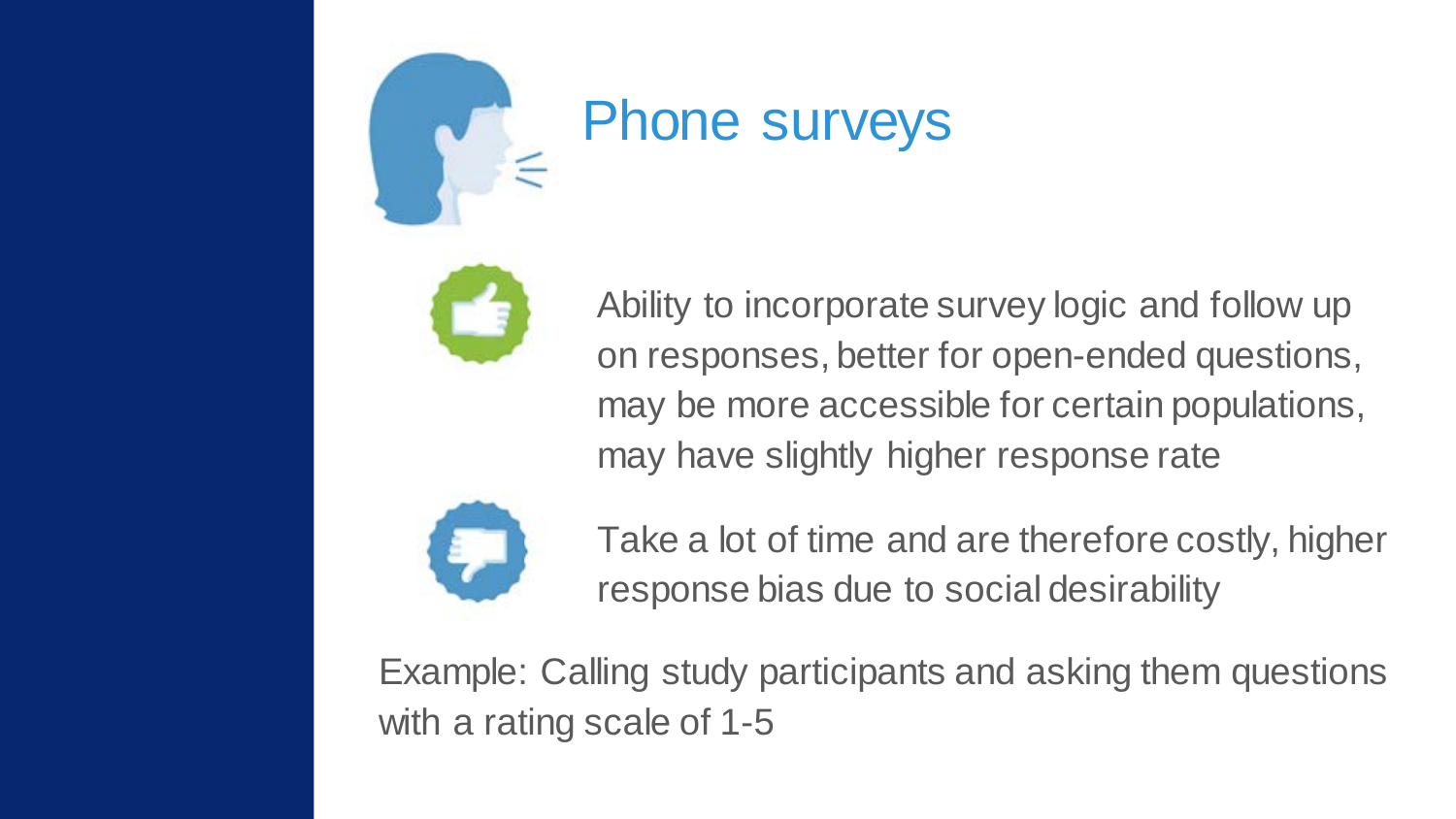

#### New survey methods



Allows people to respond in a way that is more natural for them, leading to higher response rate



May be more costly and/or have a longer start-up phase

Examples: Mobile apps, Twilio (text message extension for REDCap)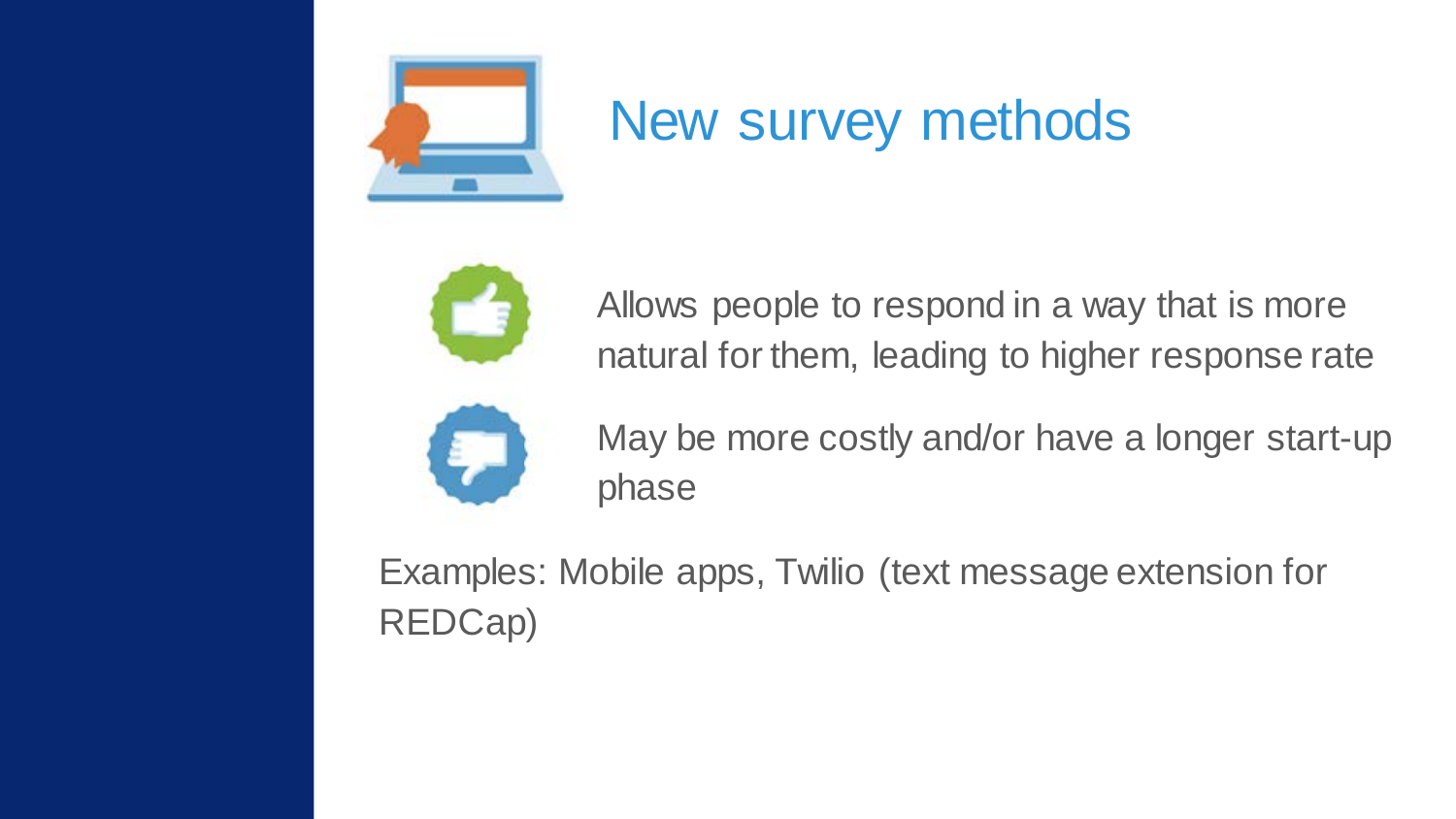### Web surveys: Selecting survey software



- Designed for research studies and operations
- Support and quality checks provided by **OCTRI**

## qualtrics<sup>xM</sup>

- Designed for collecting and analyzing data for single survey projects
- Self-directed

See full comparison between REDCap and Qualitrics [here](https://o2.ohsu.edu/information-technology-group/software/upload/REDCap_vs_Qualtrics20180107.pdf)

Other software may be appropriate for projects where Protected Health Information (PHI) is not collected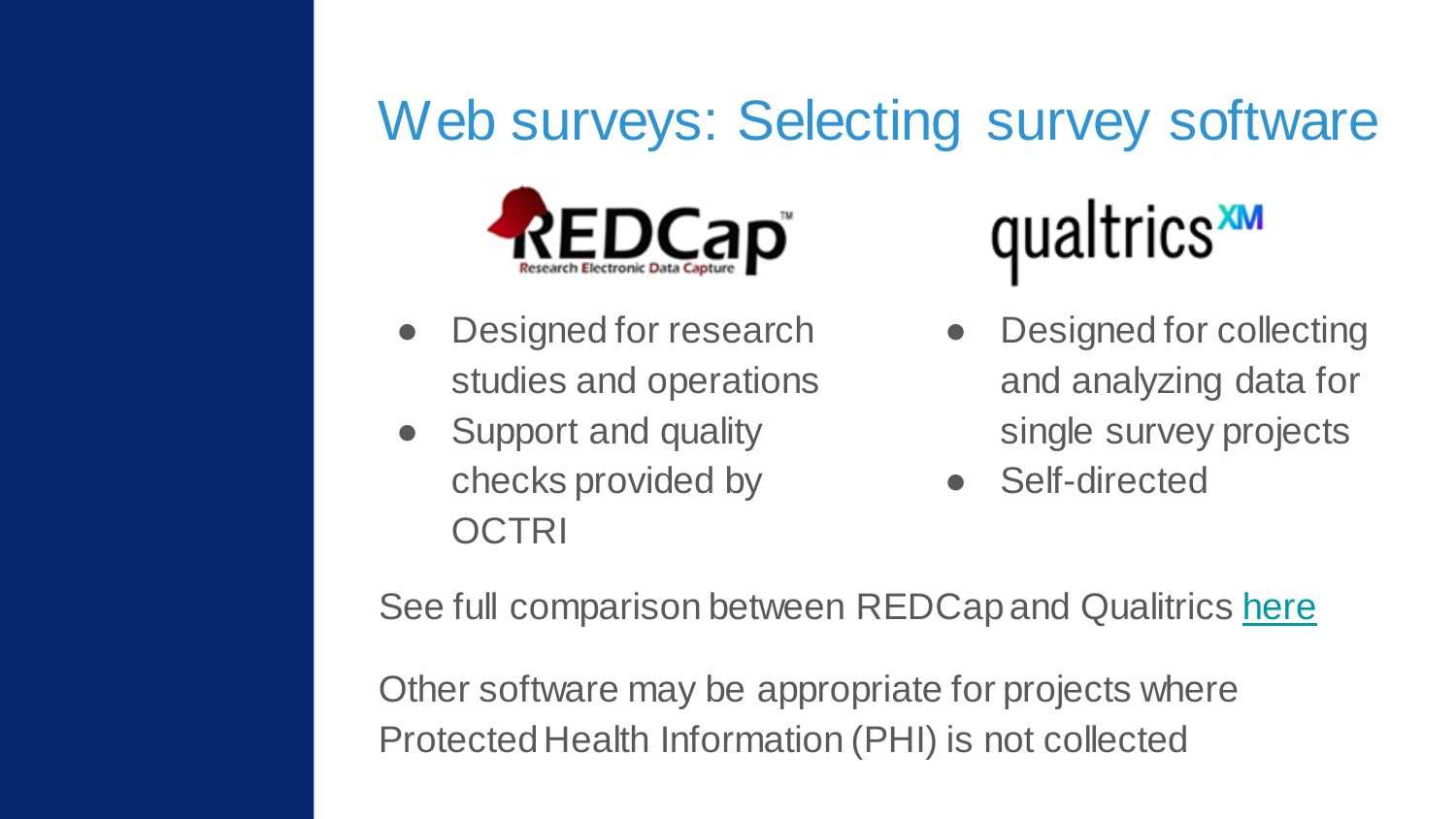

- Multiple surveys in same project
- Distribute same survey(s) at different time points
- Append survey responses with staff entered data
- Collect survey responses from different participants in the same record
- E-Consent
- Training and support through OCTRI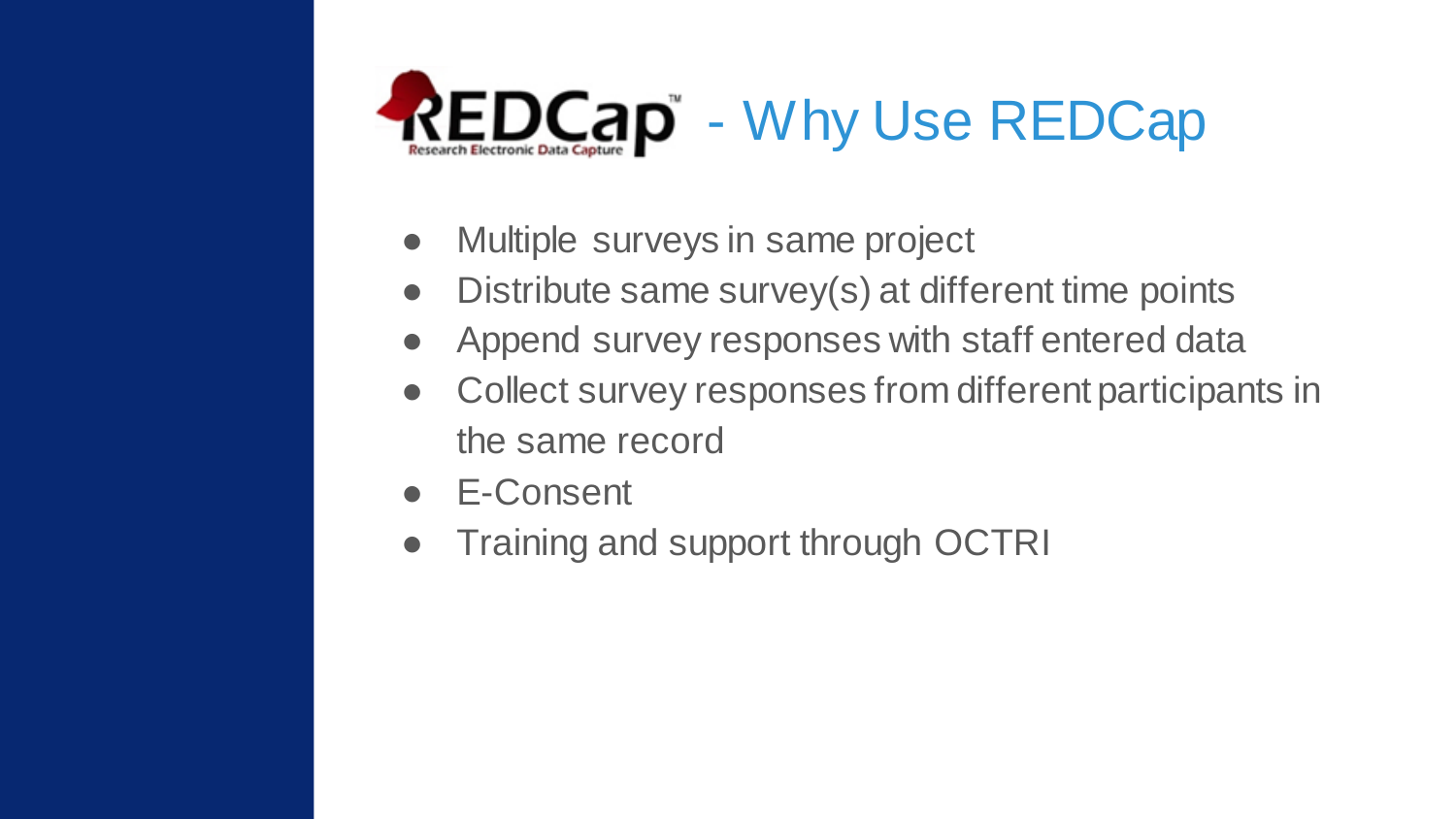

- Automated Survey Invitations
- Set conditions for grouping surveys together
- Download validated instruments from REDCap Shared **Library**
- Text survey invitations through integration with Twilio
- Automate alerts to users or participants based on responses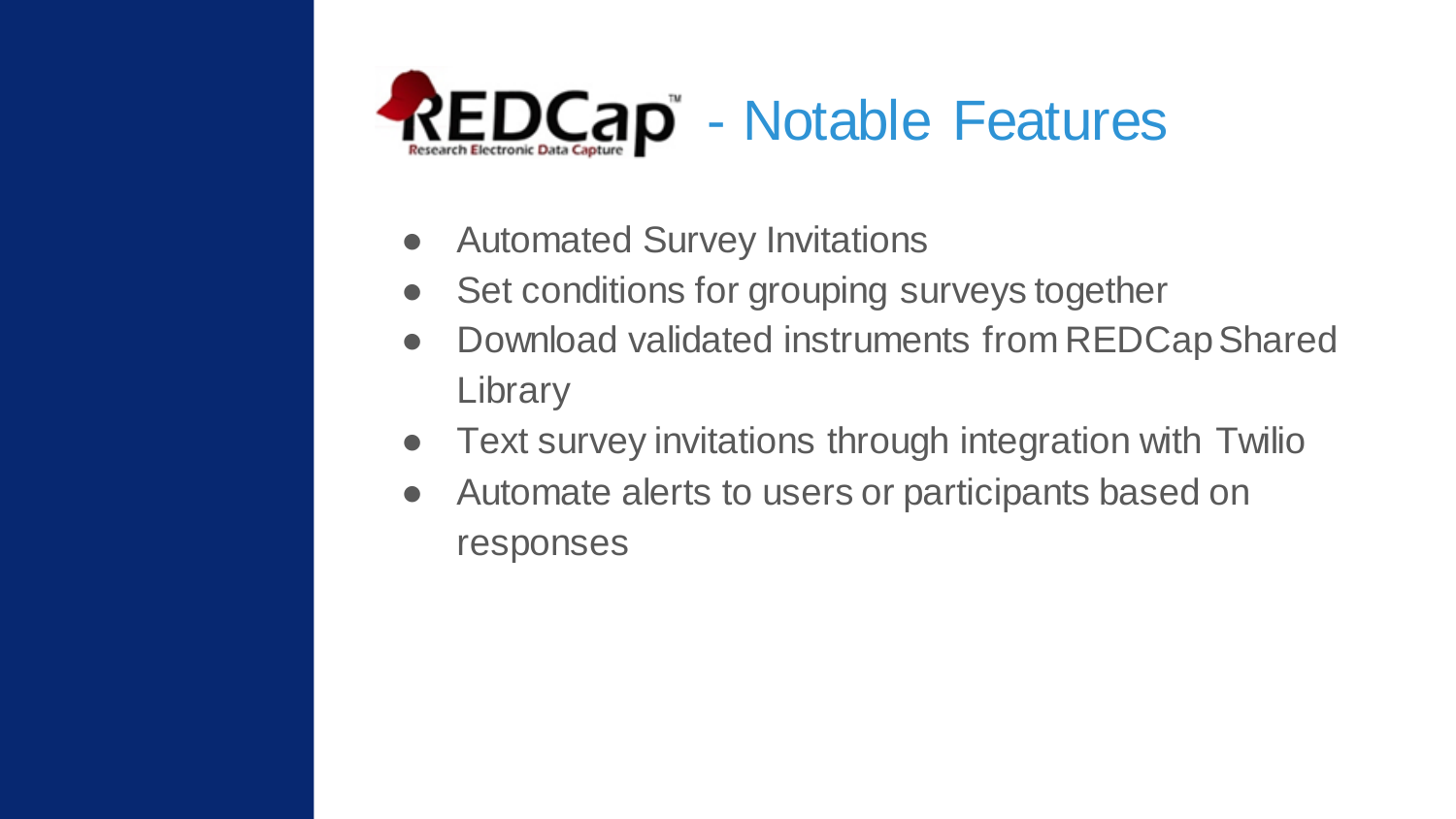#### Budgeting for your survey



Things to think about:

- Survey tools will you need features beyond the free version?
- **Translation services**
- Printing/mailing costs
- Tablet/other equipment for self-administered surveys
- Mobile app considerations (Twilio, OCTRI design fee)
- **Survey incentives**
- Paying someone to do analysis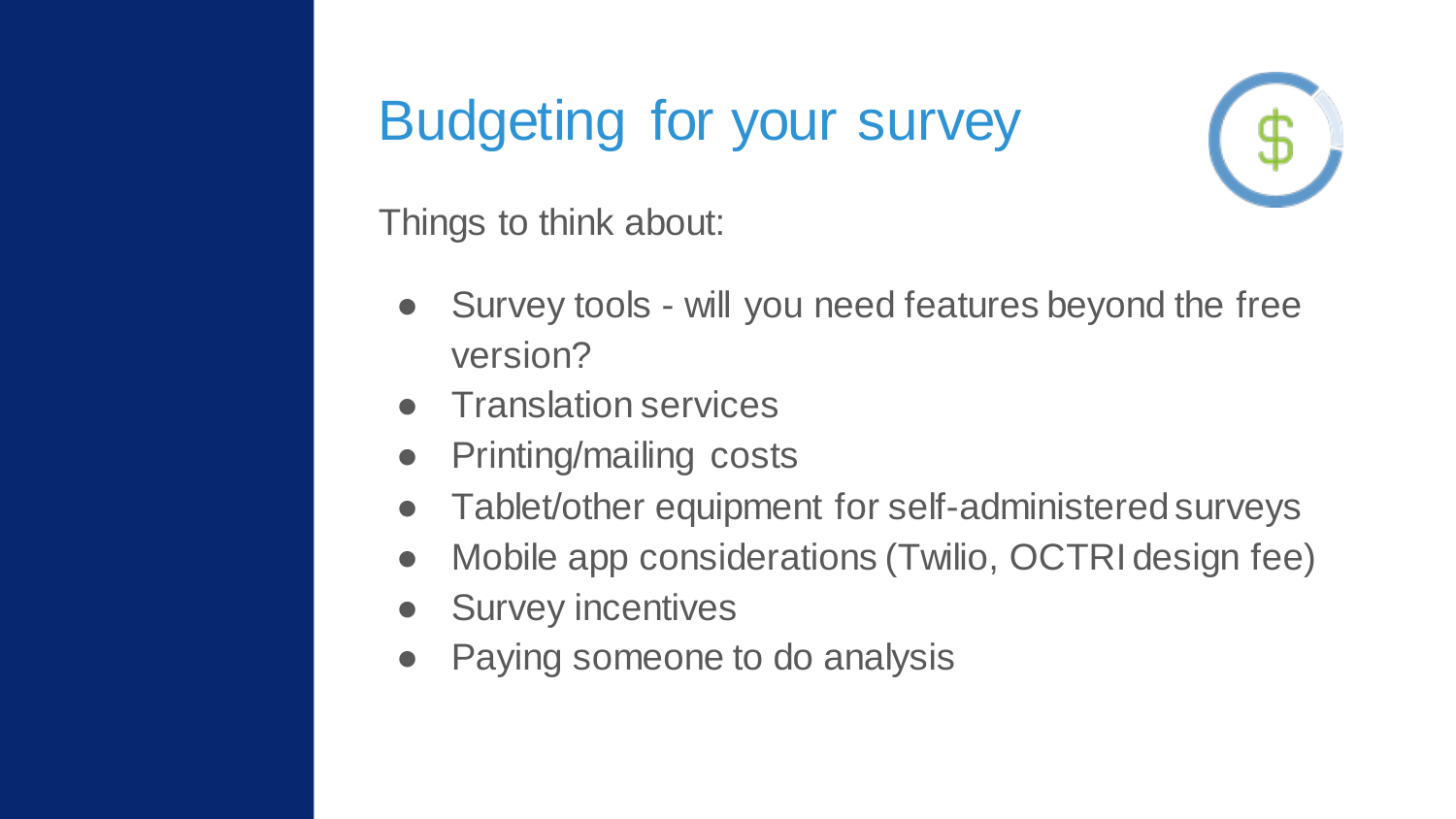#### Additional resources

[Survey Modality Tipsheet](https://dism.duke.edu/files/2020/05/Tipsheet-Survey_Modality.pdf)

[Comparing REDCap to Qualtrics for Research](https://o2.ohsu.edu/information-technology-group/software/upload/REDCap_vs_Qualtrics20180107.pdf)

REDCapSurvey Class: Learn more at <https://octri.ohsu.edu/redcap/>

OHSU Written Translations: [translations@ohsu.edu](mailto:translations@ohsu.edu)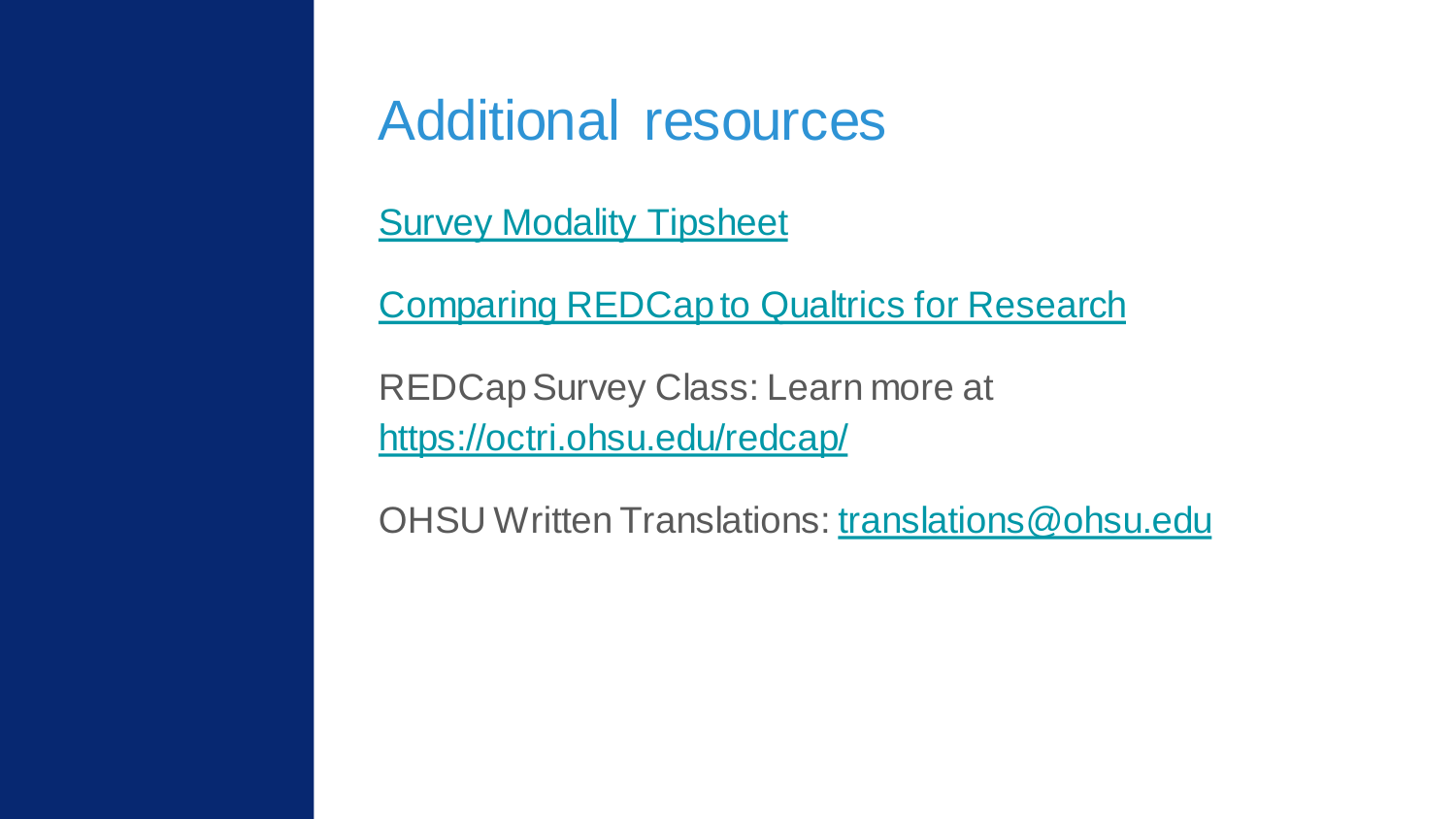## Designing your survey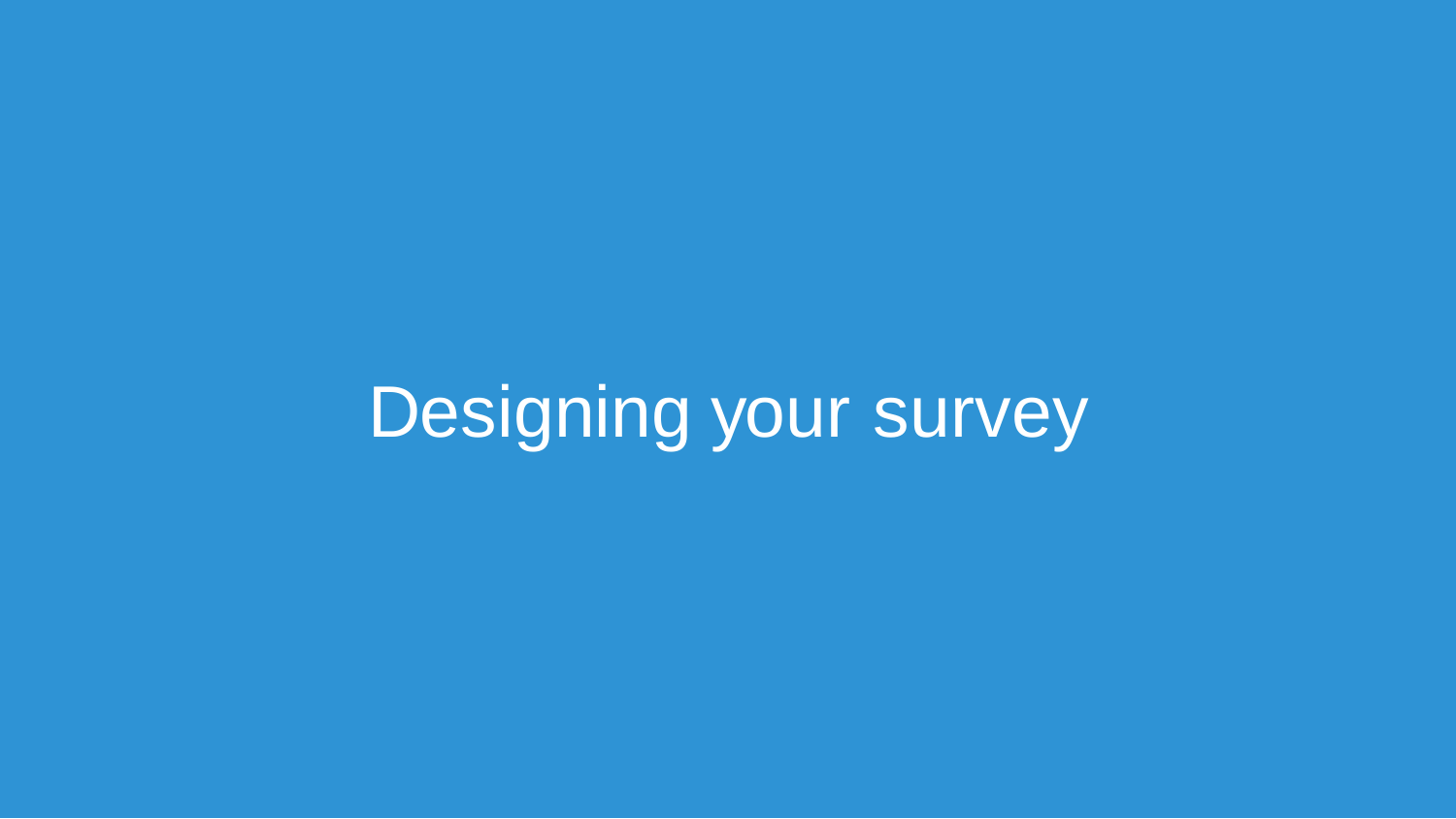#### Which aspect of survey design are you most interested in learning about?

A. Finding validated measures B. Adapting validated measures C. Designing my own research questions D. Something else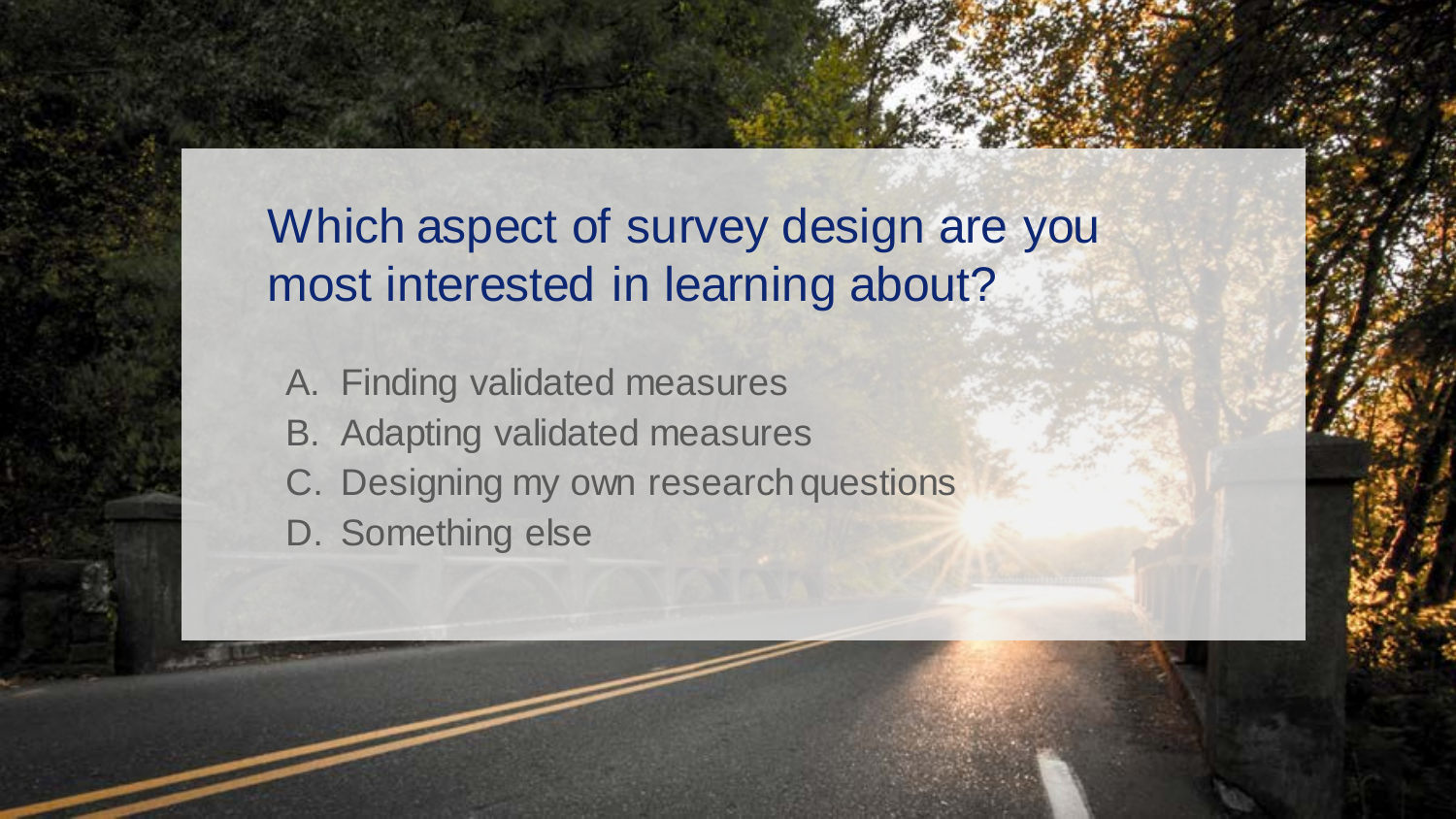### Choosing previously validated scales/questions



A validated measure is one that has been administered to a particular population and shown to have internal consistency

- If administered to a population different than your own, it may no longer hold its validity
- If questions don't ask what you want to measure, it may not matter that they are consistent with each other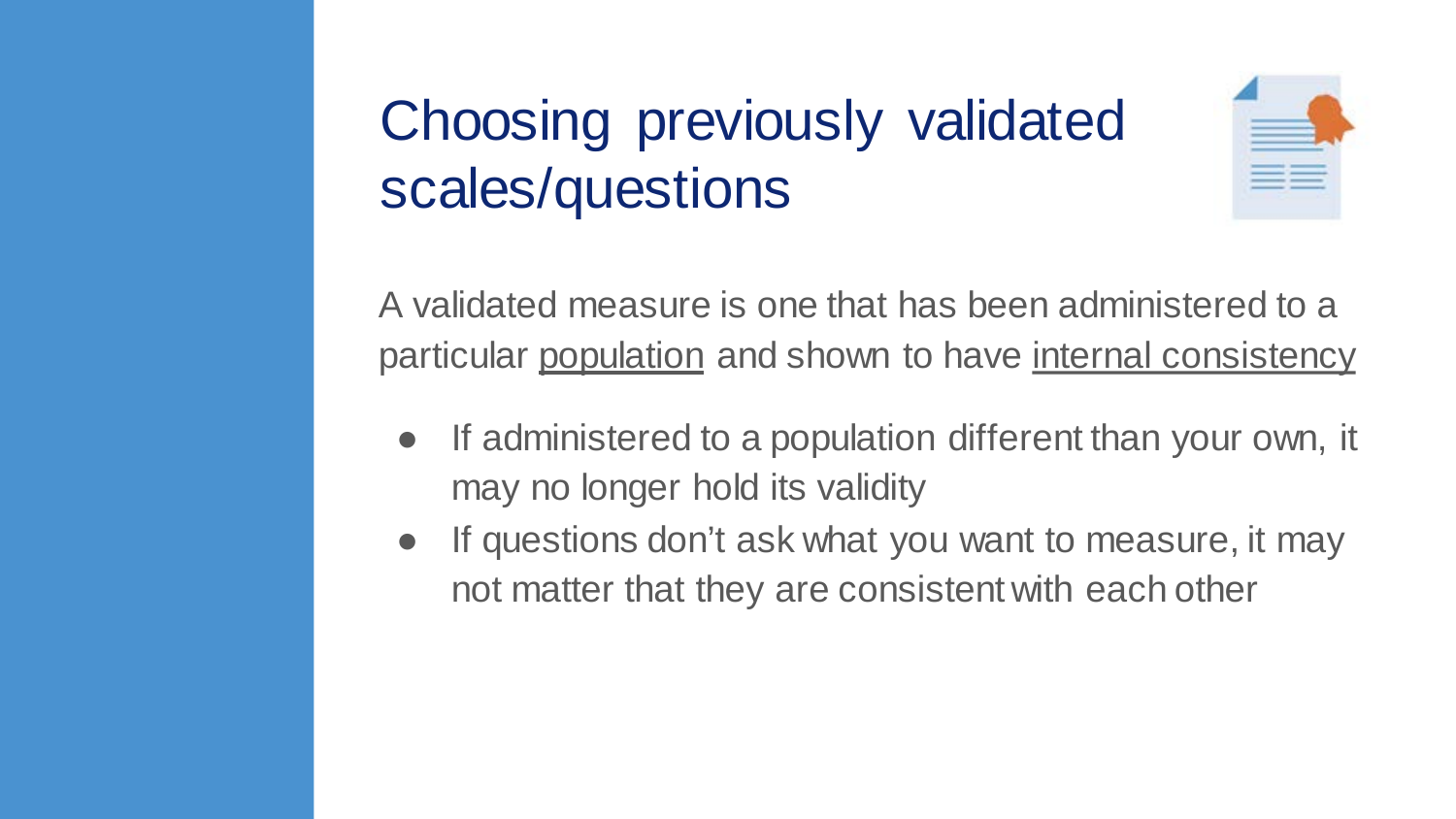### Choosing previously validated scales/questions



Saves time and energy, may add to the validity of your research (consider your audience)



May not measure exactly what you want to measure, may not be validated in your study population or for your method of administration

Even if you don't use the full validated measure, it can be helpful to create a question bank from existing measures (your future self will thank you!)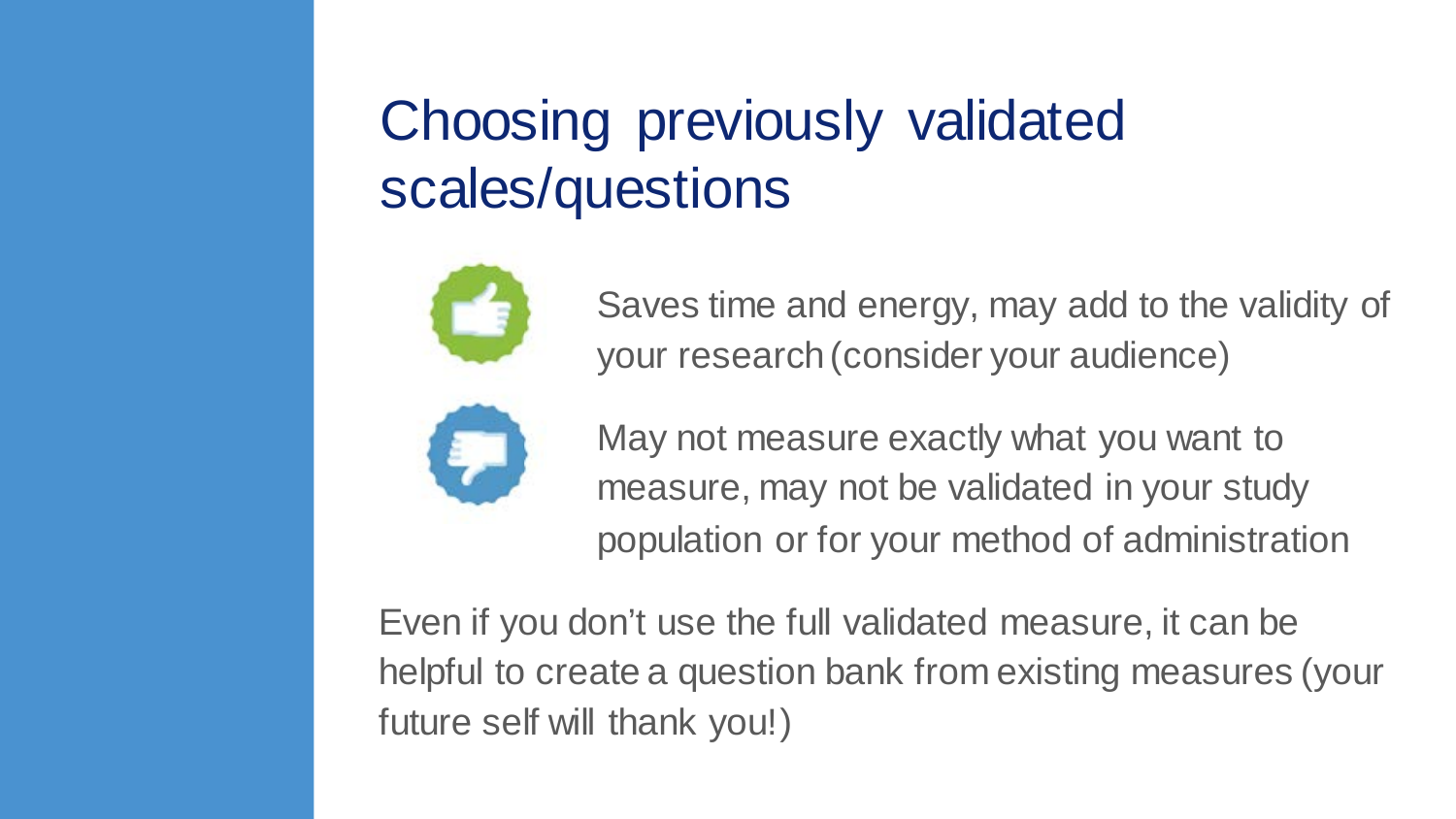#### Existing measure question bank

| Question                                                                                                   | <b>Response Options</b>                      | Source                                                                                  | Construct                        |
|------------------------------------------------------------------------------------------------------------|----------------------------------------------|-----------------------------------------------------------------------------------------|----------------------------------|
| Example: In the past month,<br>please describe how often<br>I have someone who<br>understands my problems. | Never, Rarely, Sometimes,<br>Usually, Always | <b>NIH Toolbox</b><br><b>Emotional Support</b><br>Fixed Form Age 18+<br>$v2.0$ (PROMIS) | Relationships/<br>Social Support |
|                                                                                                            |                                              |                                                                                         |                                  |
|                                                                                                            |                                              |                                                                                         |                                  |
|                                                                                                            |                                              |                                                                                         |                                  |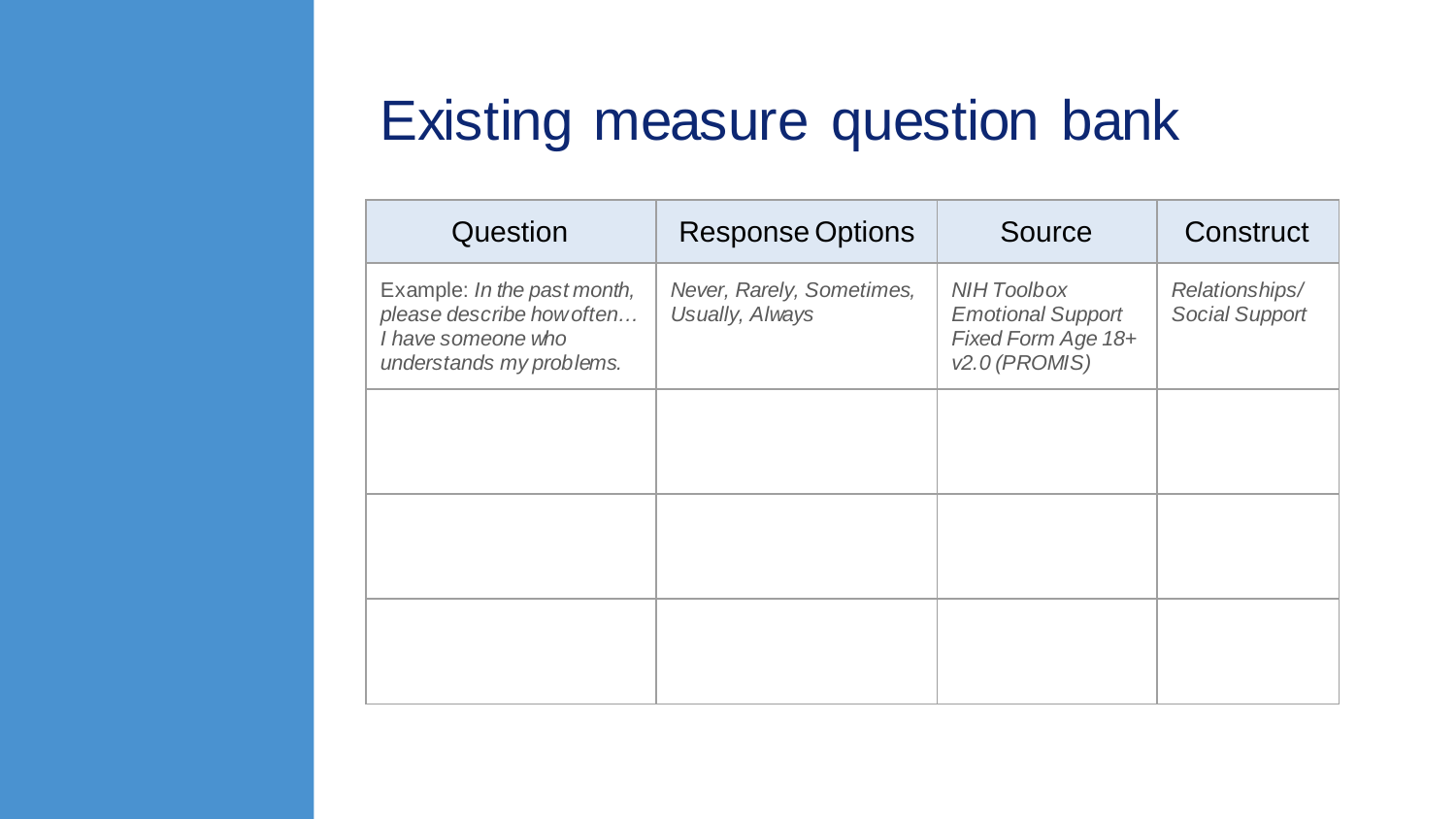#### Sources of validated measures

[PROMIS](https://www.healthmeasures.net/explore-measurement-systems/promis) (Patient-Reported Outcomes Measurement Information System) - a system of highly reliable, valid, flexible, precise, and responsive assessment tools that measure patient-reported health status

[NCI Research Tools and Measures](https://cancercontrol.cancer.gov/publications-data/dccps-public-data-sets-analyses/research-tools-and-measures)

REDCap Shared Library

Literature review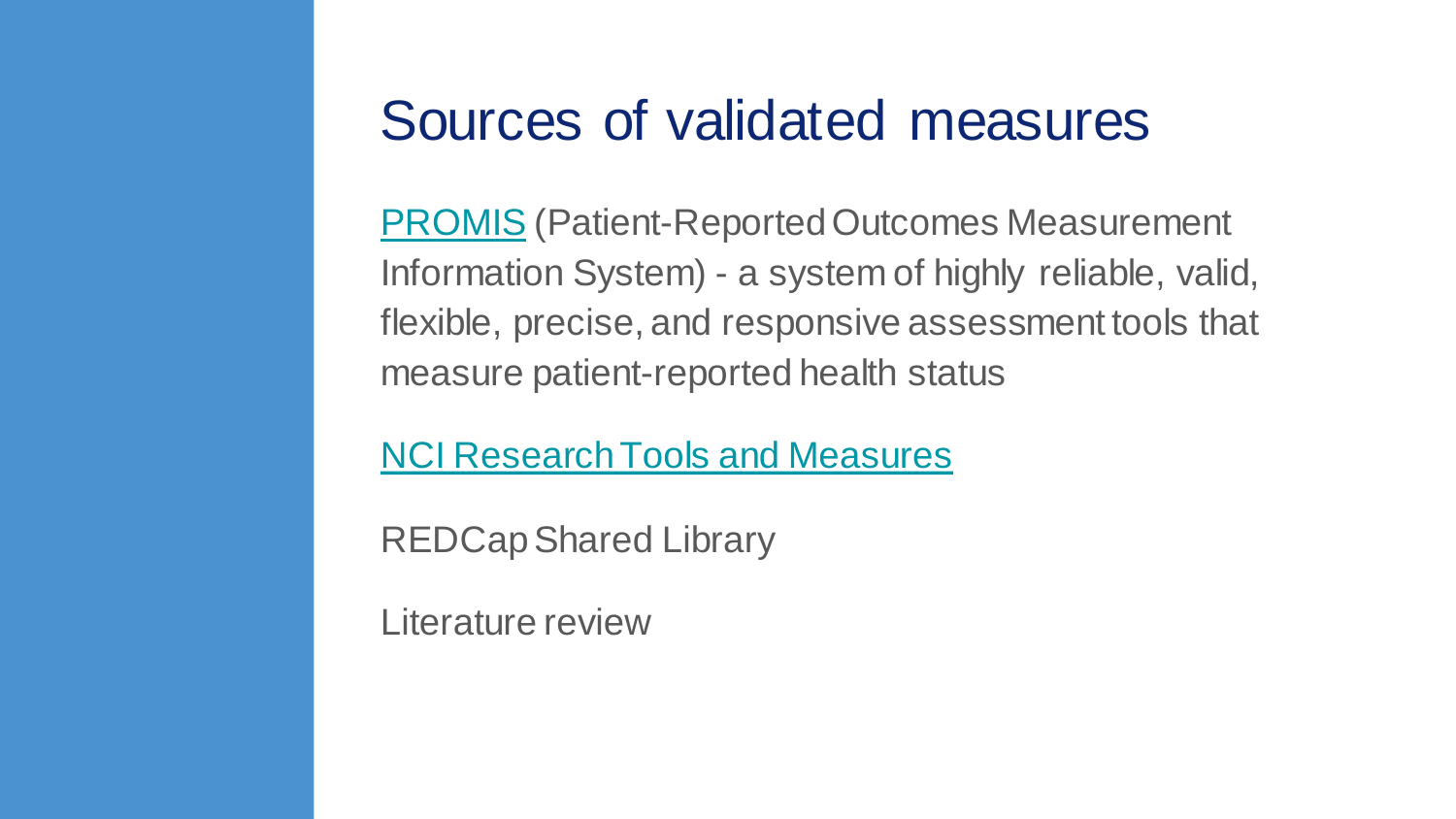If you don't find what you're looking for and want to write your own survey questions...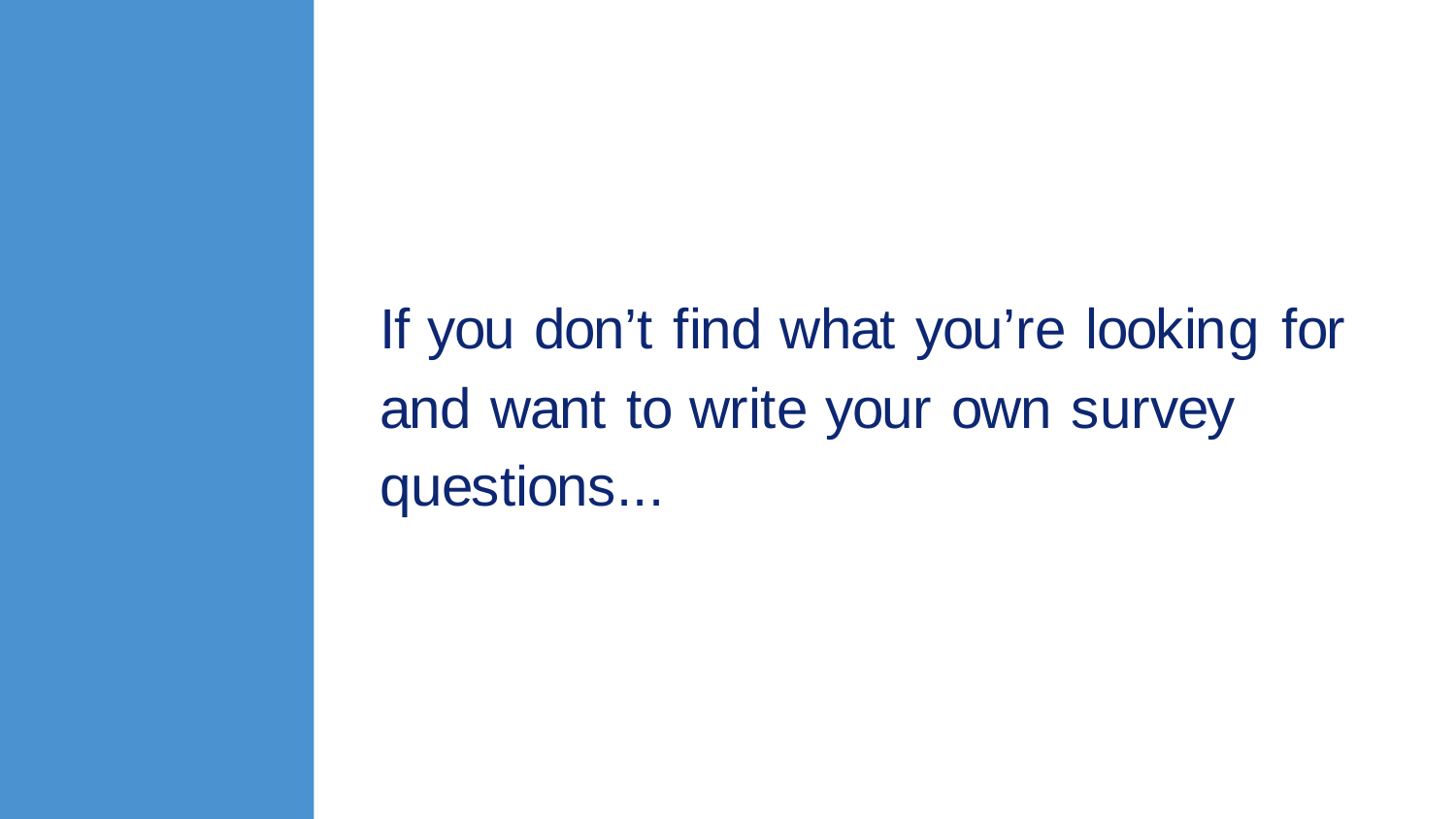#### Writing great survey questions

**#1 Rule of Thumb:** Make your questions easy to answer! This reduces participant burden and survey fatigue.



Happier respondents who understand what you're asking and don't have to work too hard to answer

Better data!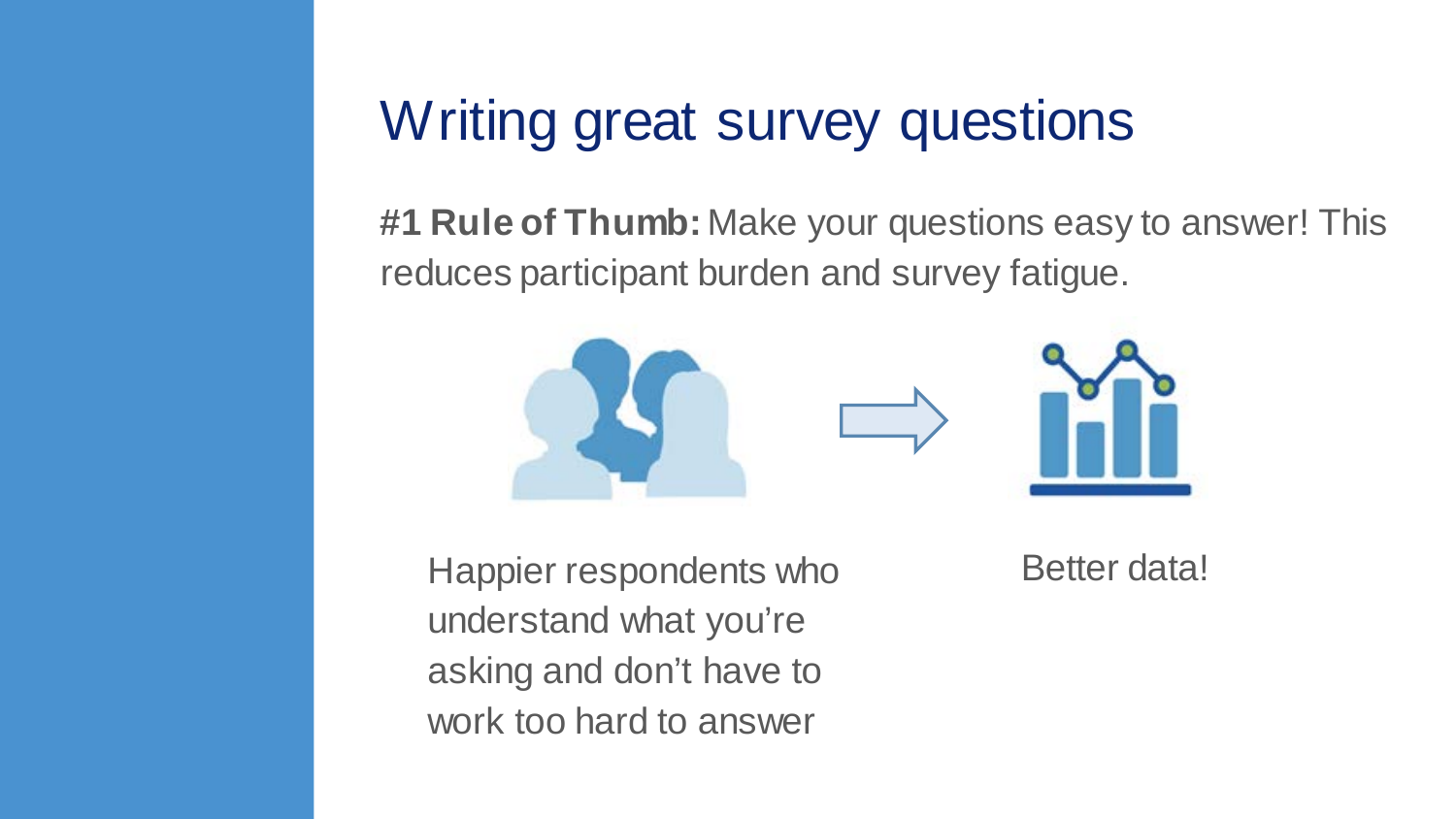#### Use clear and simple language

#### **Not great:**

*To what extent do you agree or disagree that evidencebased research provides the basis for sound clinical practice guidelines and recommendations?*

#### **Better:**

*Please tell us how much do you agree or disagree with the following statement: Clinical practices are based on research.*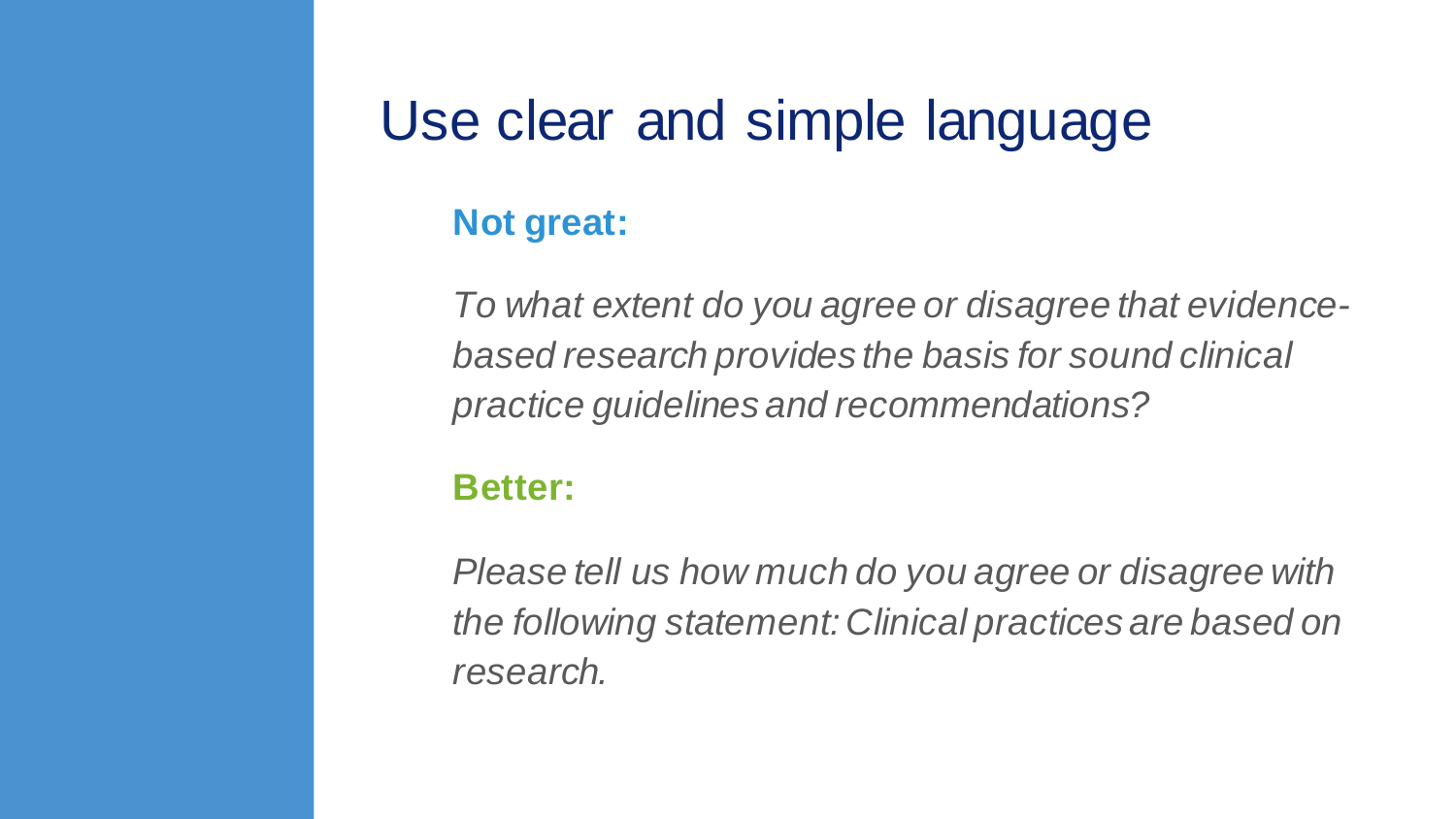#### Ask one question at a time (avoid "double barreled" questions)

**Not great:**

*How friendly and professional was the healthcare provider you saw during your most recent visit?*

Better:

*How friendly was the healthcare provider you saw during your most recent visit?*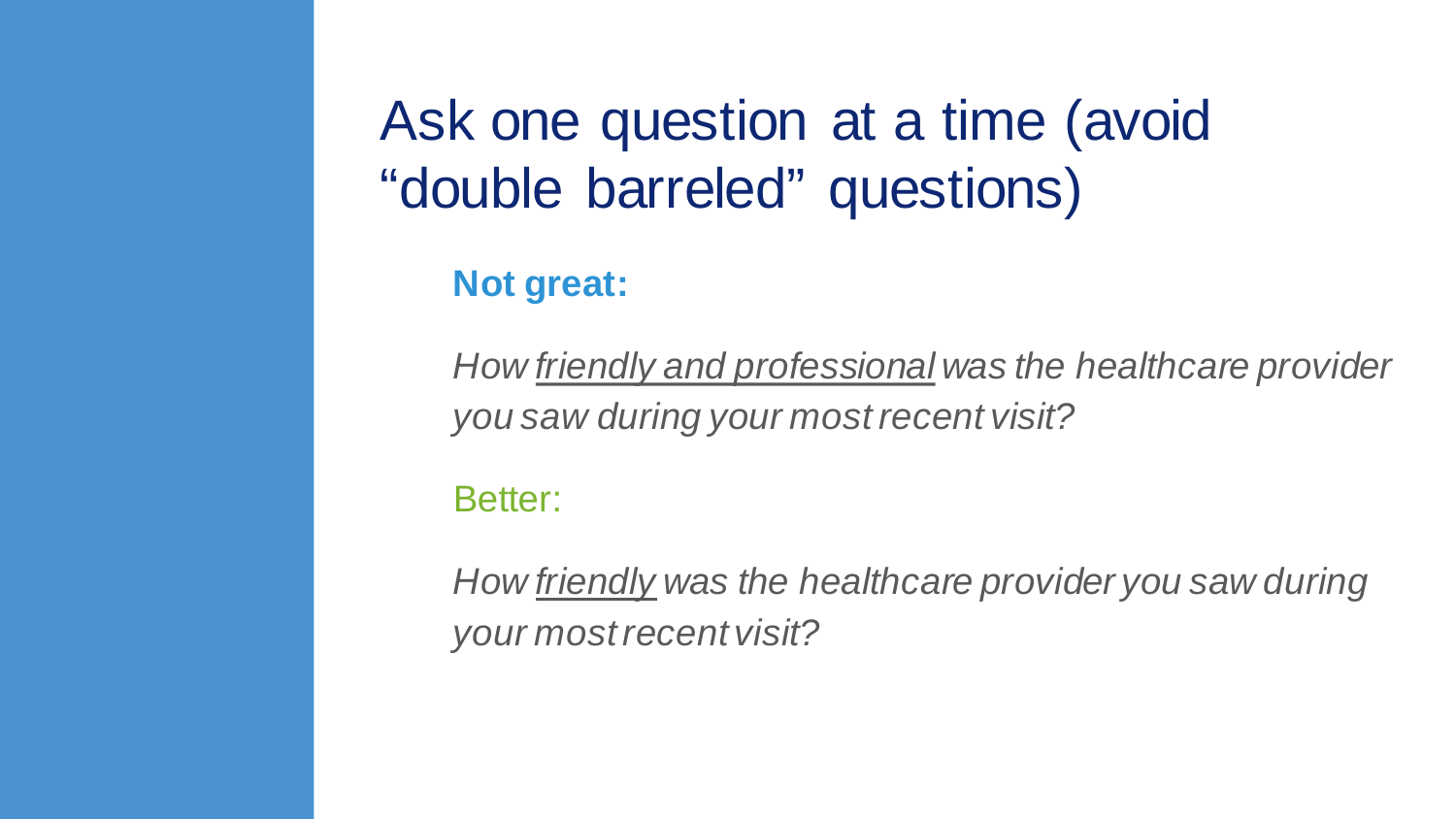### Provide response options that are both exhaustive and mutually exclusive

#### **Not great:**

*How much time did you spend waiting in the waiting room during your most recent visit?*

❏ *1-5 minutes*

❏ *5-10 minutes*

❏ *10 minutes or longer*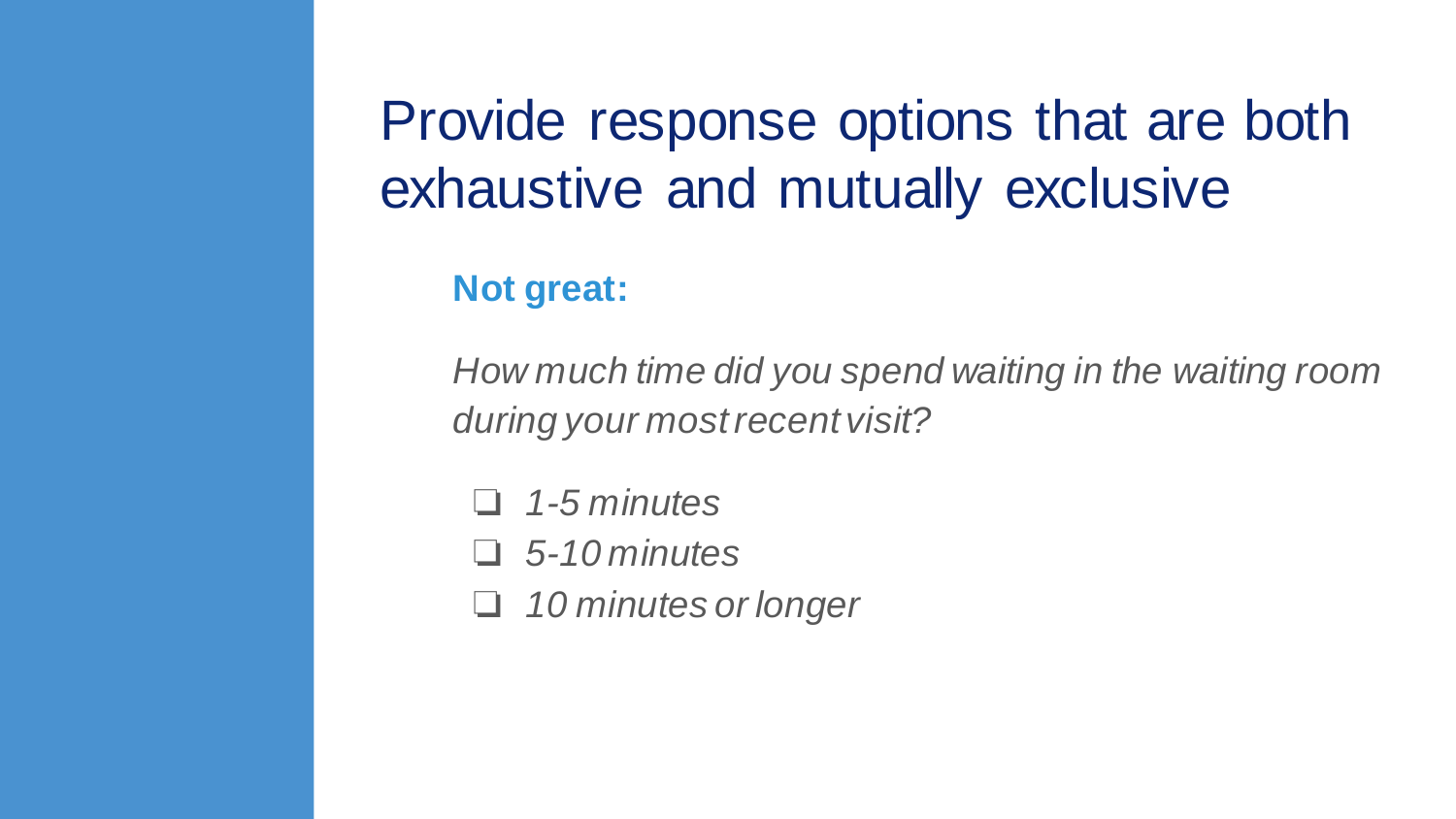#### Provide response options that are both exhaustive and mutually exclusive

#### **Better:**

*How much time did you spend waiting in the waiting room during your most recent visit?*

❏ *Less than 5 minutes*

❏ *5-10 minutes*

❏ *Longer than 10 minutes*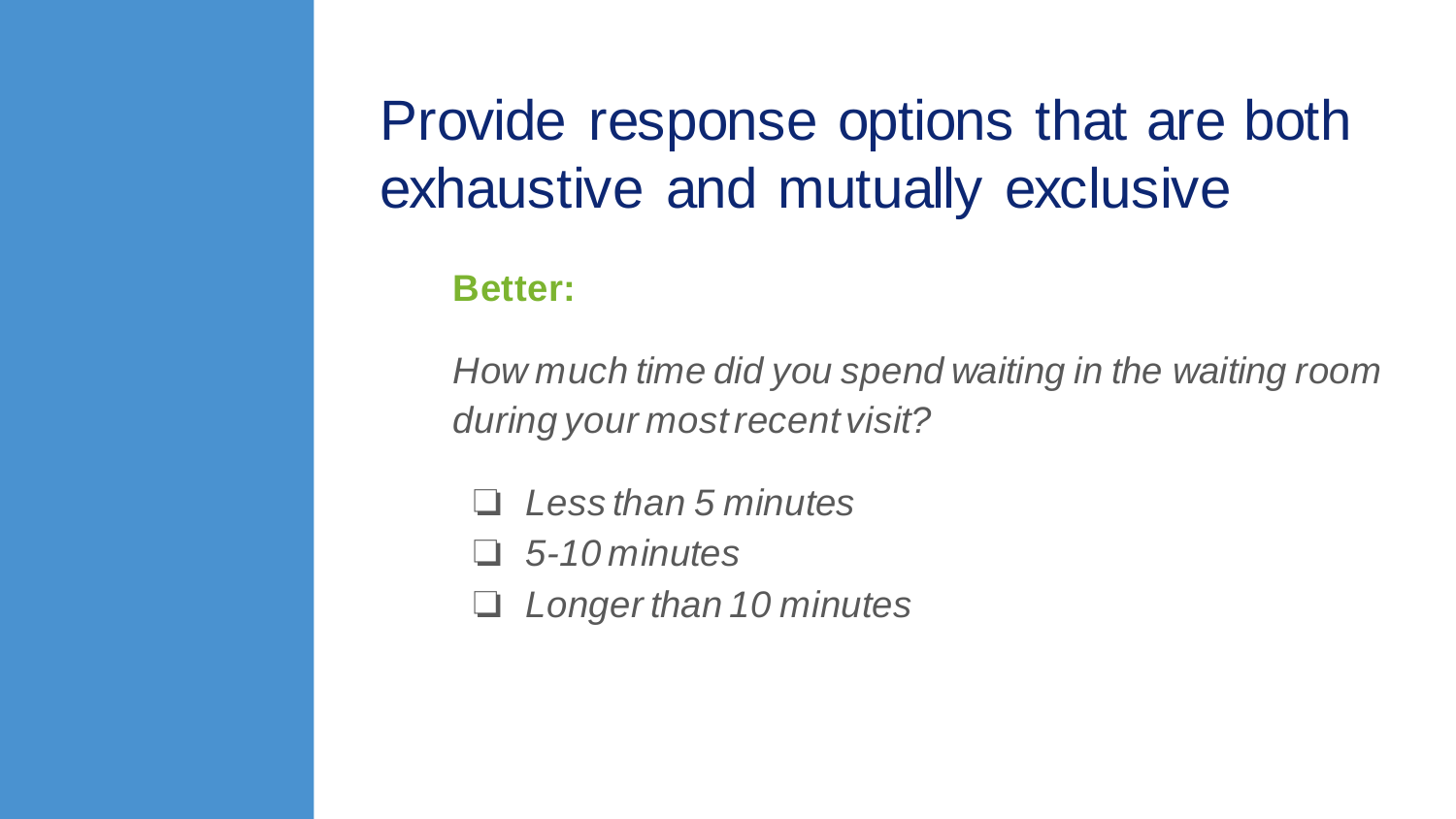### Make sure your response options match your question stem

**Not great:**

*How satisfied are you with your overall care during your most recent visit?*

- ❏ *Excellent*
- ❏ *Good*
- ❏ *Fair*
- ❏ *Poor*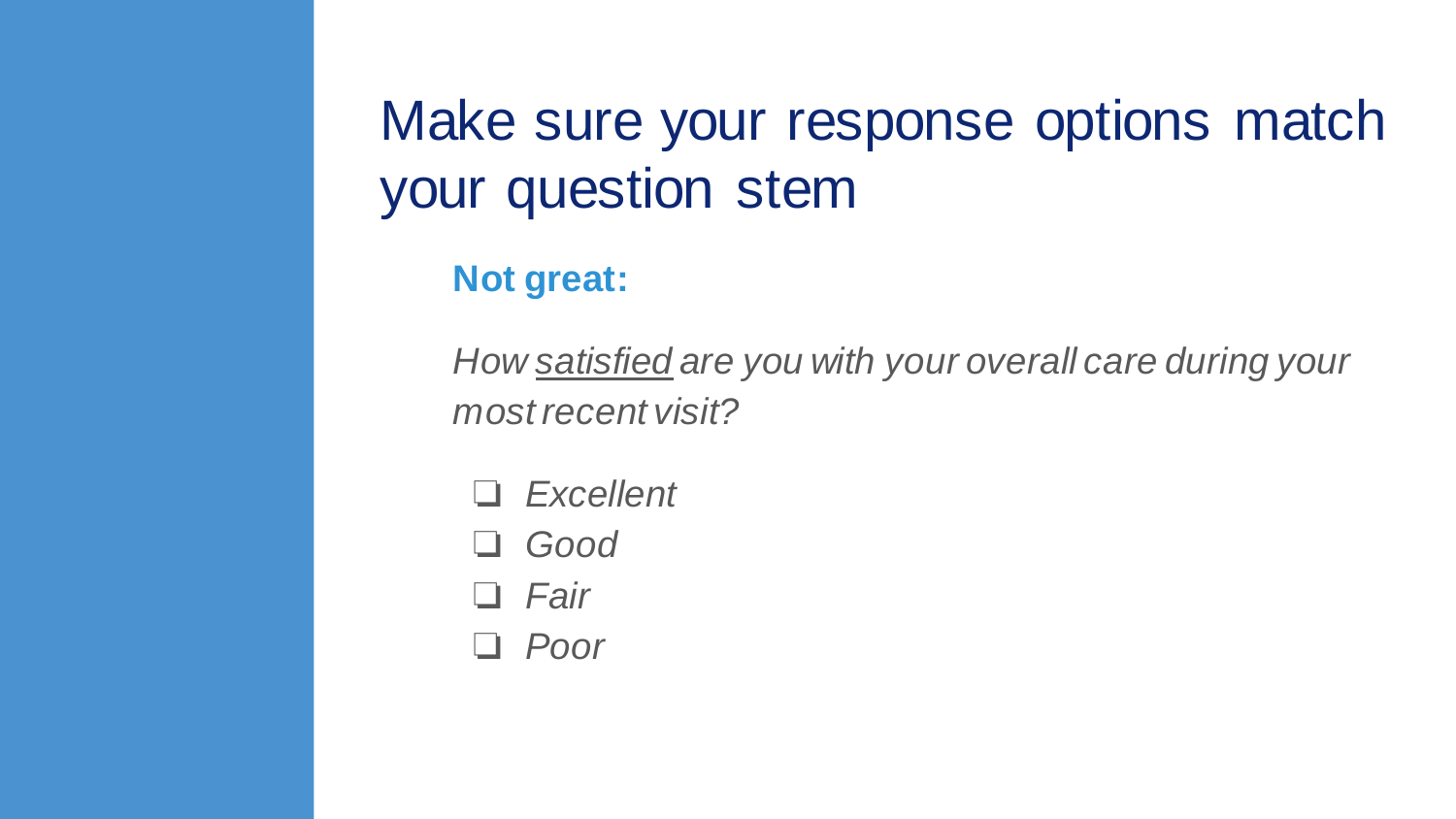### Make sure your response options match your question stem

**Better:**

*How would you rate your overall care during your most recent visit?*

- ❏ *Excellent*
- ❏ *Good*
- ❏ *Fair*
- ❏ *Poor*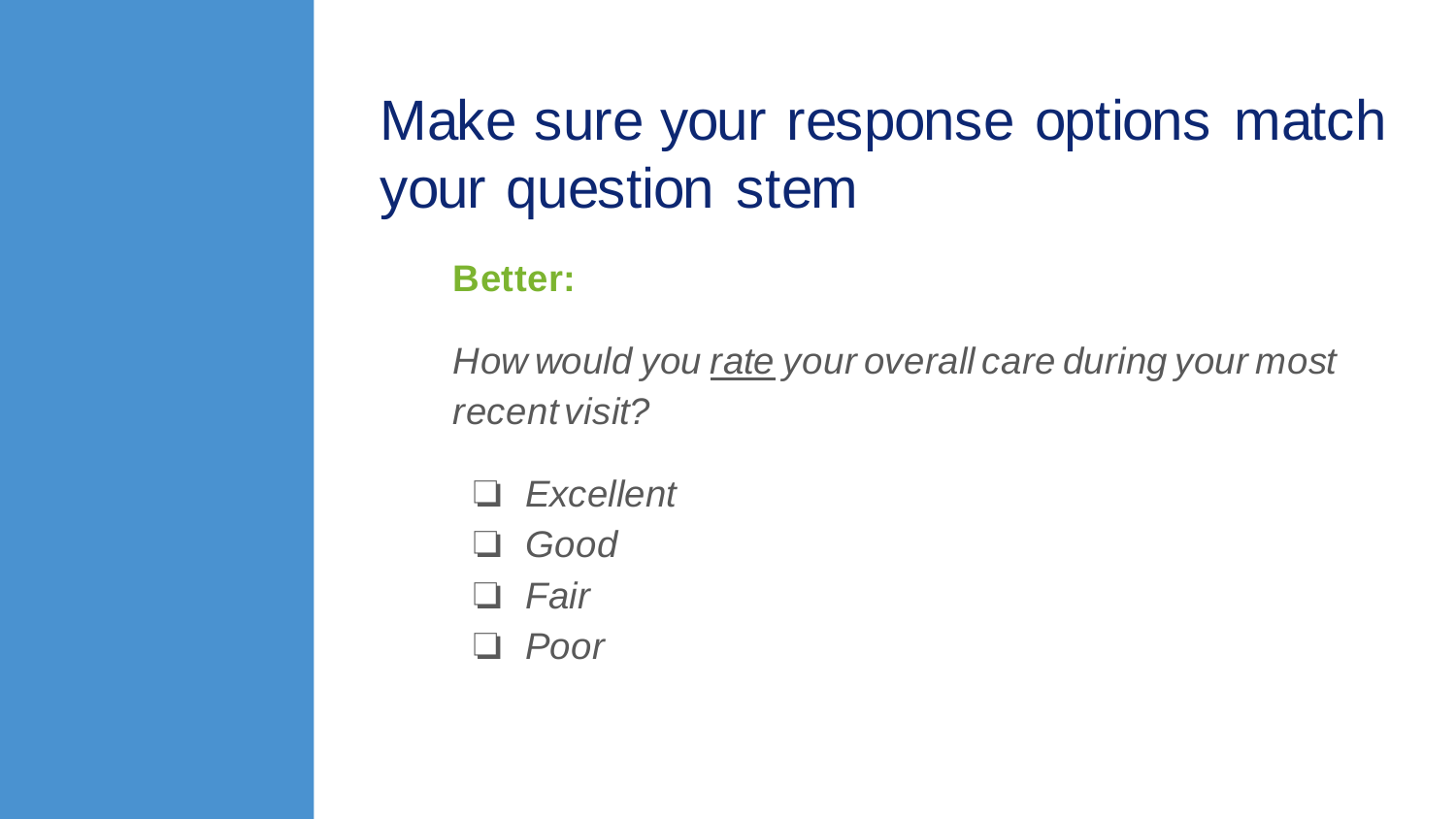#### Rating scales

#### Do your rating scales need a midpoint?

| Very dissatisfied | <b>Dissatisfied</b> | Neither satisfied<br>nor dissatisfied | Satisfied | Very satisfied |
|-------------------|---------------------|---------------------------------------|-----------|----------------|
|-------------------|---------------------|---------------------------------------|-----------|----------------|

|  | Very dissatisfied | <b>Dissatisfied</b> | Satisfied | Very satisfied |
|--|-------------------|---------------------|-----------|----------------|
|--|-------------------|---------------------|-----------|----------------|

It depends…

- What does your midpoint tell you?
- Do you need an "I don't know" or "N/A" option?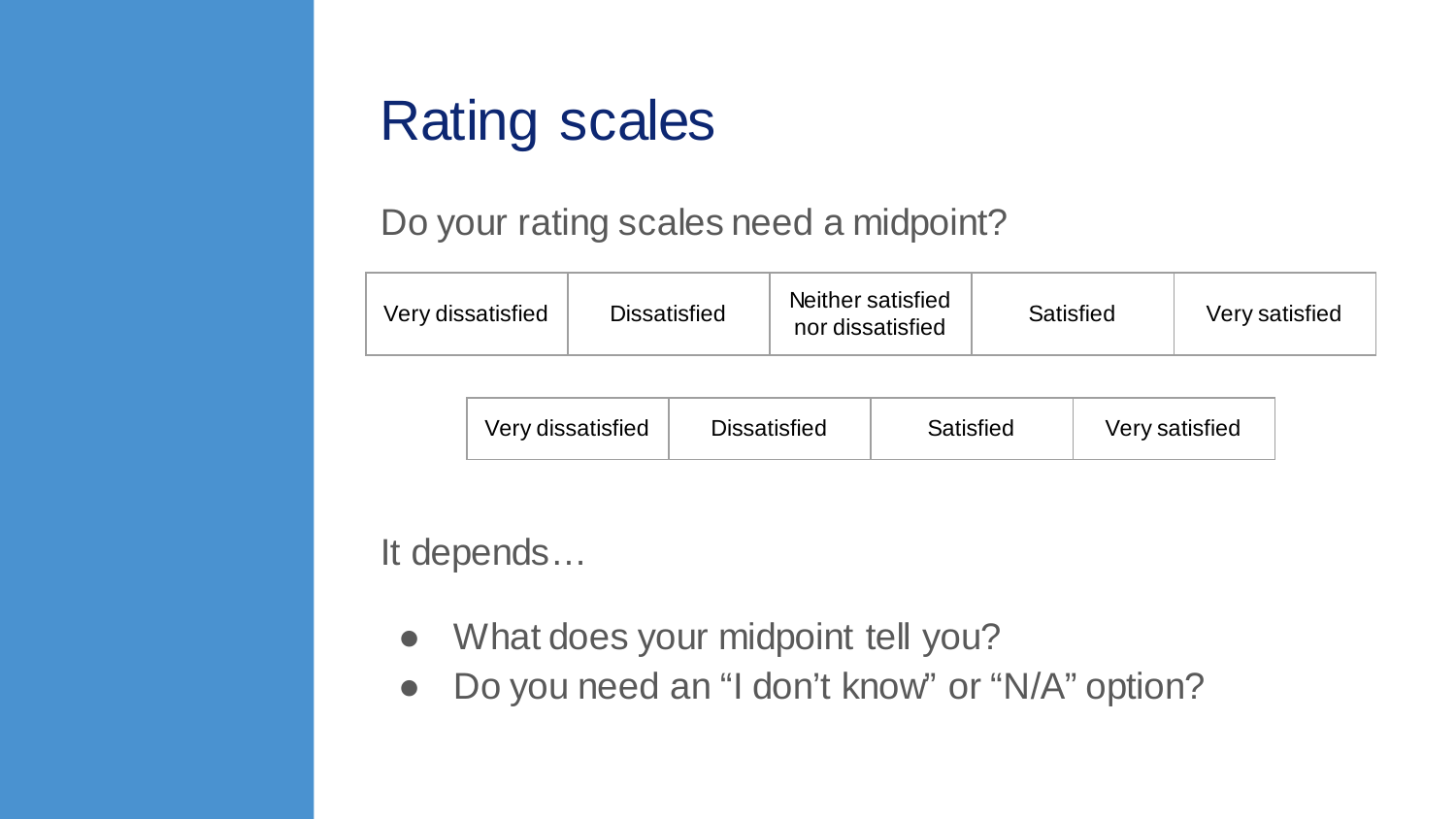#### Rating scales

Do you need to label every point?

| $D_{\mathbf{a}}$<br>$ -$ |  |  |  | .<br>Excellent<br>- ~ |
|--------------------------|--|--|--|-----------------------|
|--------------------------|--|--|--|-----------------------|

It depends…

● How will your respondents interpret the different points?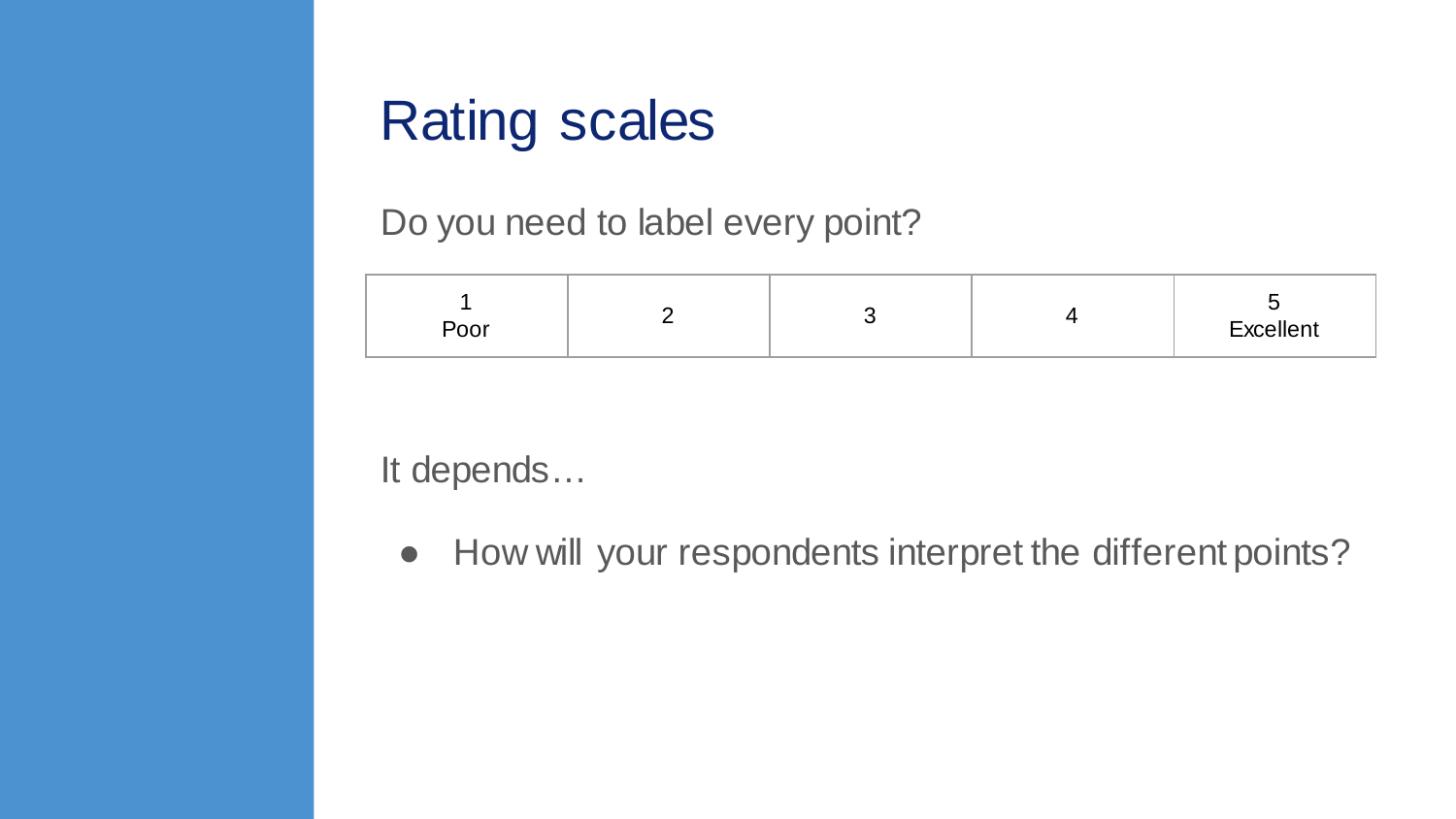#### Additional considerations

- Use open-ended questions sparingly
- Survey length keep it as short as you can while collecting all the data you need
- Question order think general to specific
- Consider placing personal or sensitive questions towards the end of your survey (however, keep in mind that some people may tire out before completing your survey, so if they're critical to your study then don't place them at the *very* end - it's a balance!)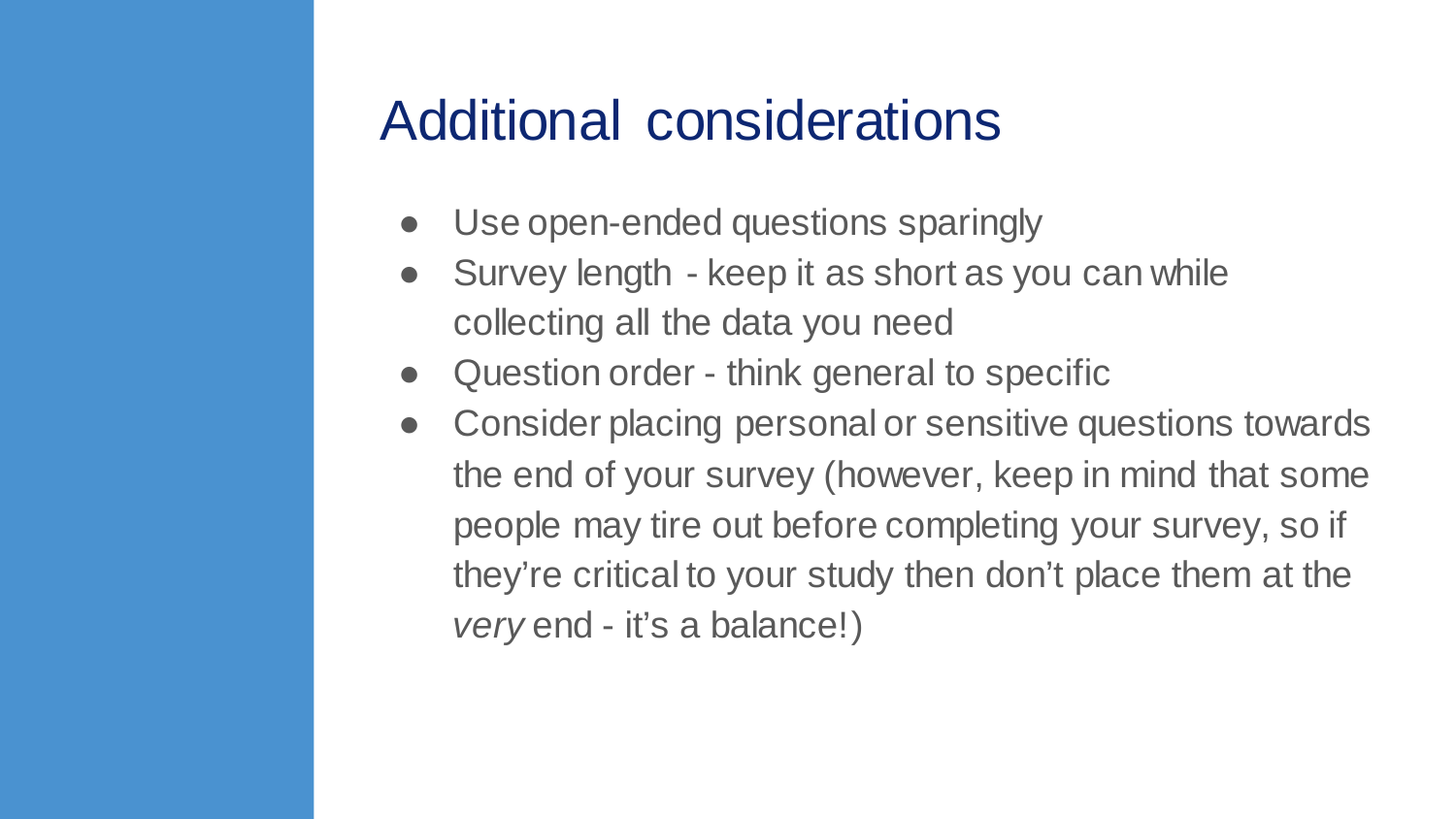#### Sources of bias

Bias in who responds

- Sampling error
- Non-response bias

Bias in how they respond

- Ordering effects
- Method effects
- Acquiescence/agreement bias



| ۰ |
|---|
|   |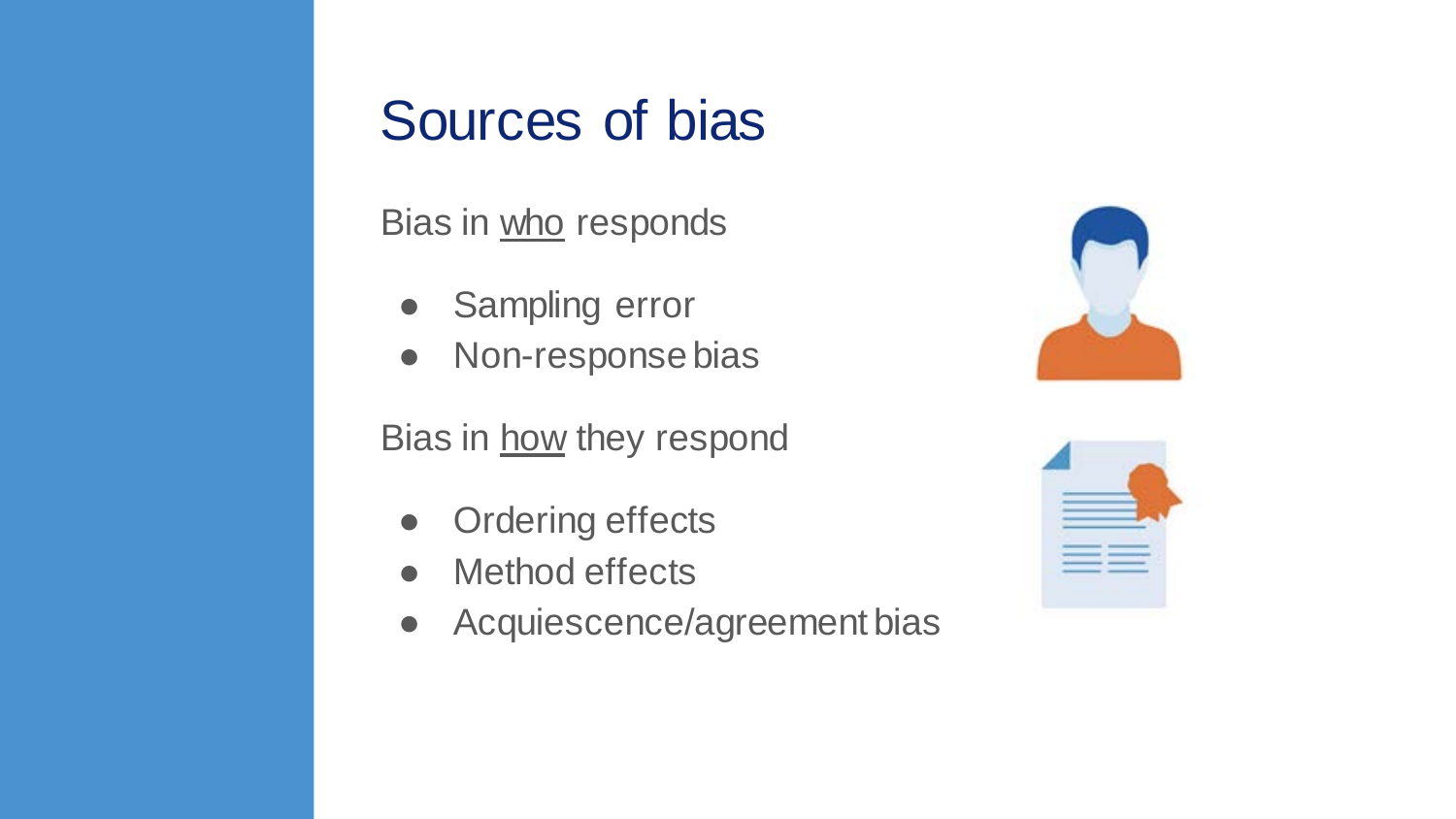### Designing your survey to facilitate analysis

Before conducting your survey:

- Check to see how your data exports
- Think about how you are going to use your data some types of questions are harder to analyze (e.g., ranked choice)
- Decide whether you will require responses and how you will handle missing responses or incomplete surveys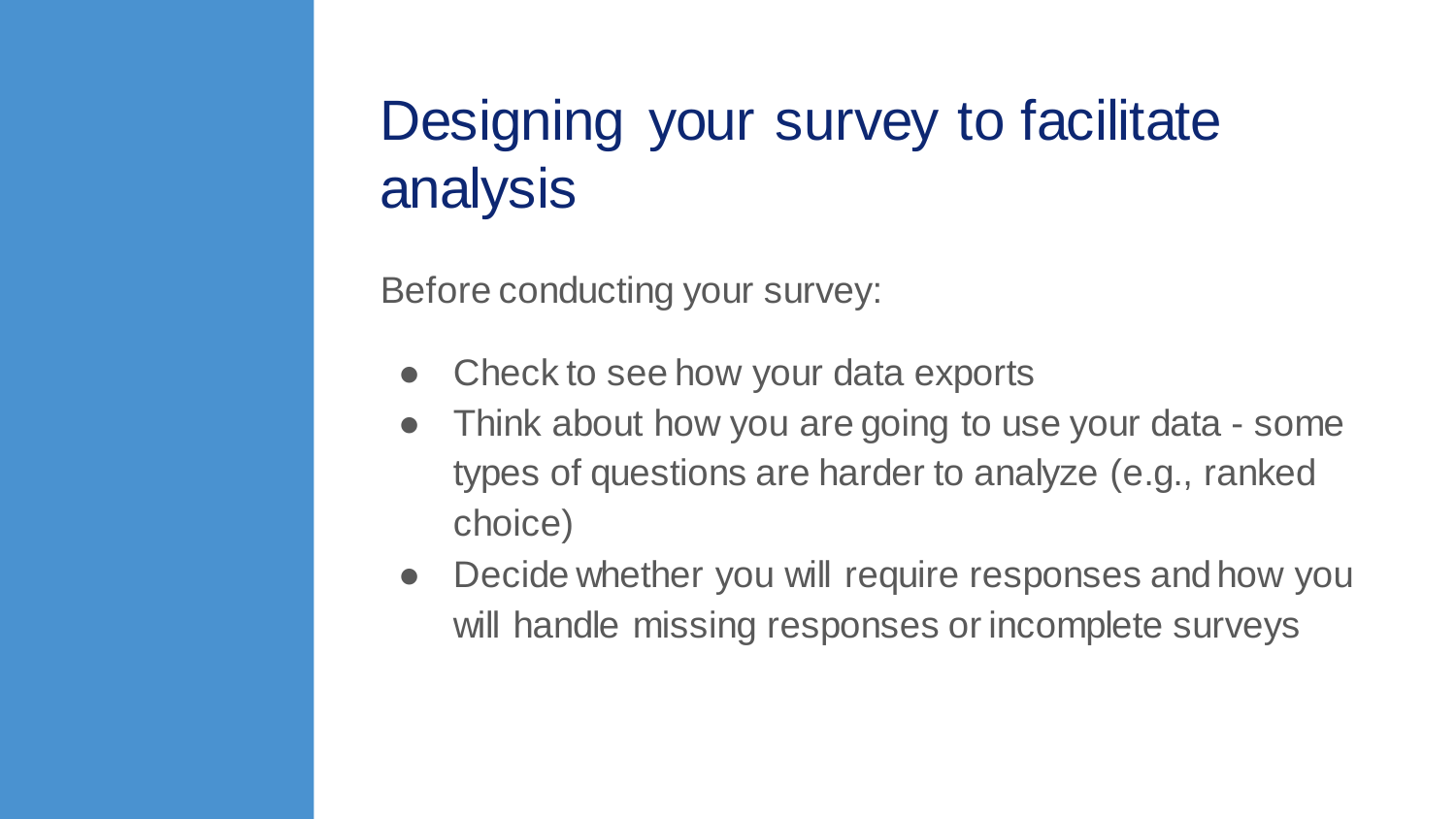### Piloting your survey



Helps you make changes to your survey before administering to a large group of people (saves money and frustration!)

- Pilot your survey in a group of individuals similar to your target population
- Have them take your survey, but also try to understand their thought process (cognitive testing)
- Look at the data and practice how you will use it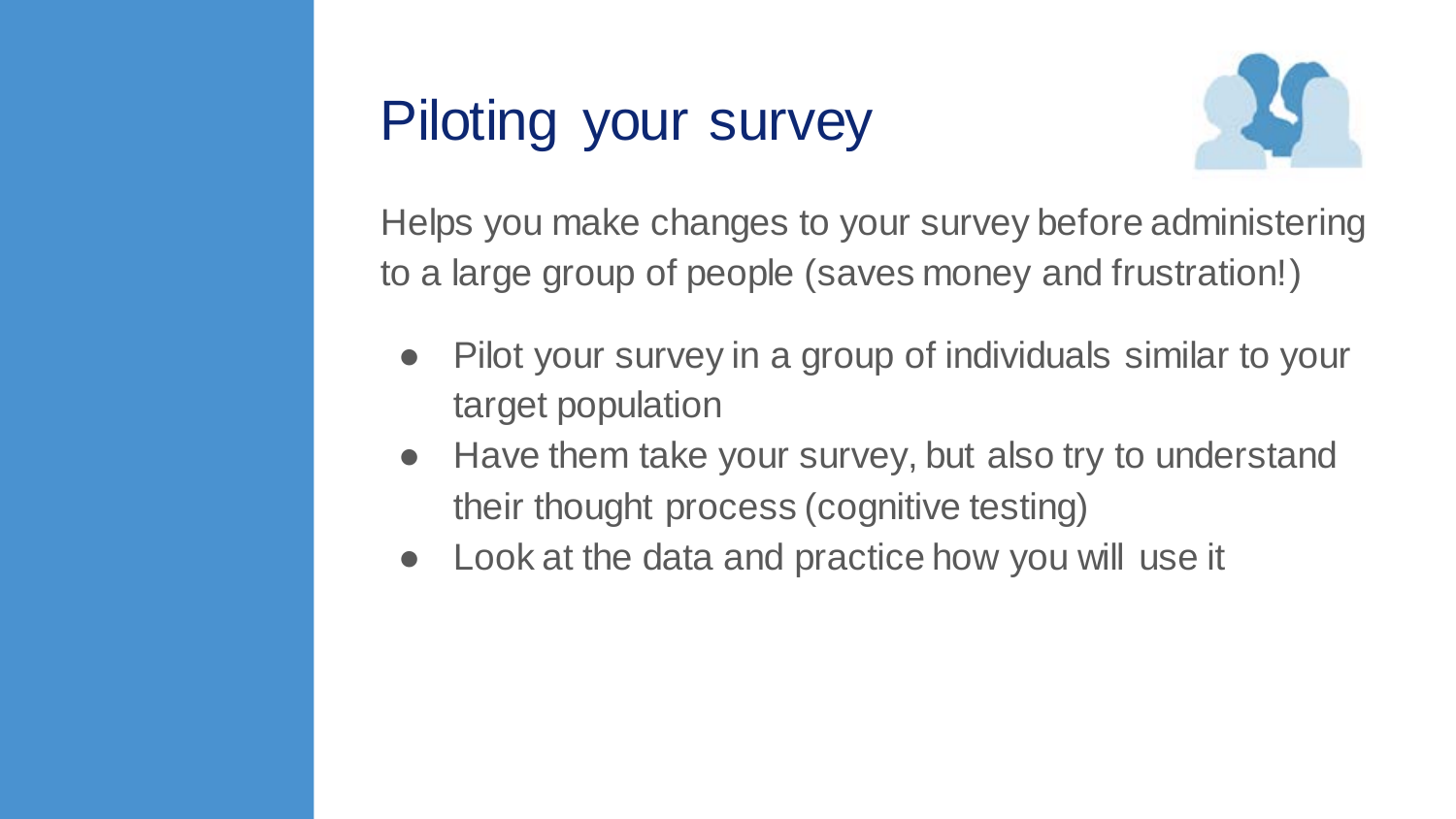#### Additional resources



Includes a great checklist for survey question design

(or you can create your own using these slides!)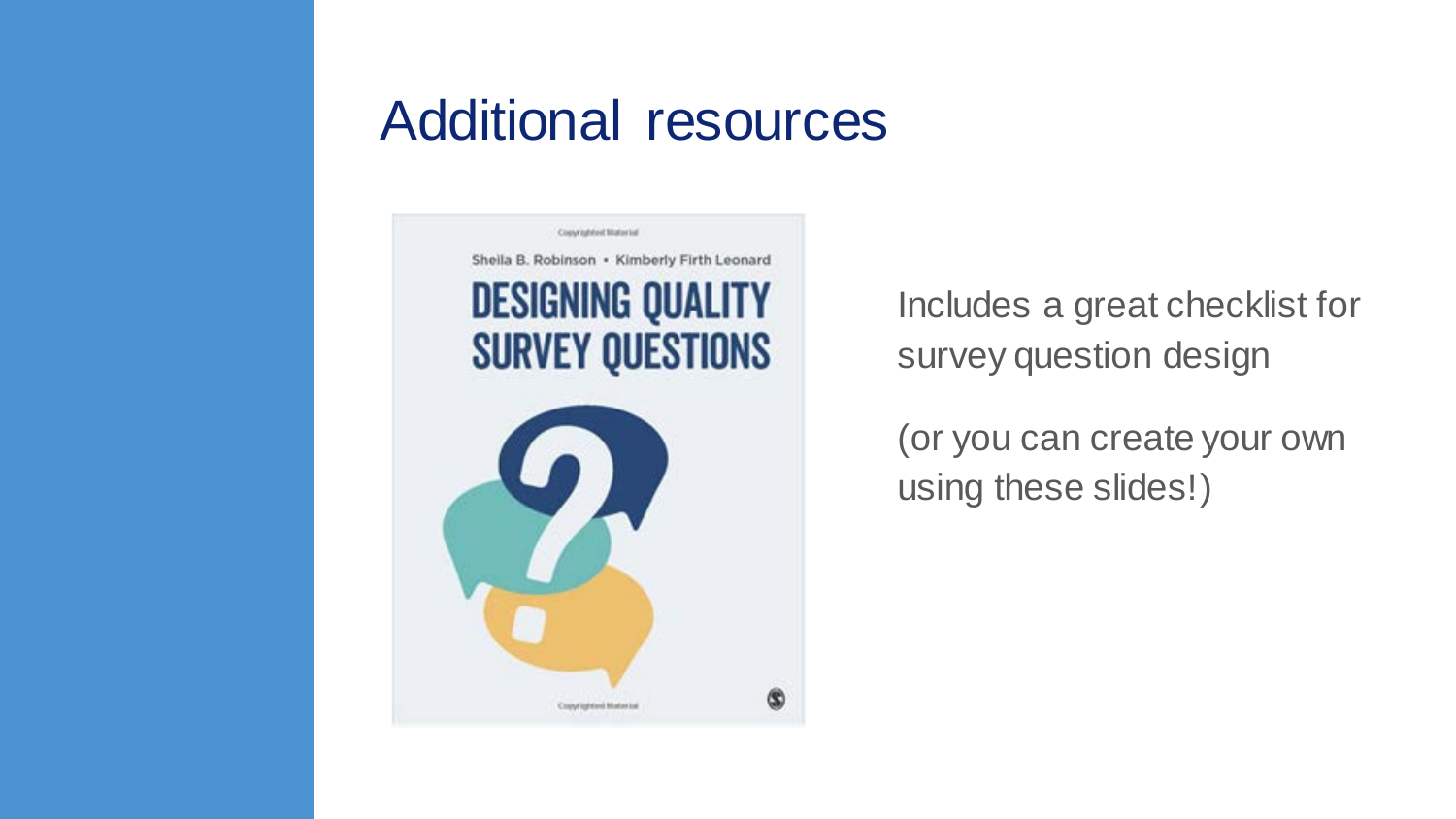## Administering your survey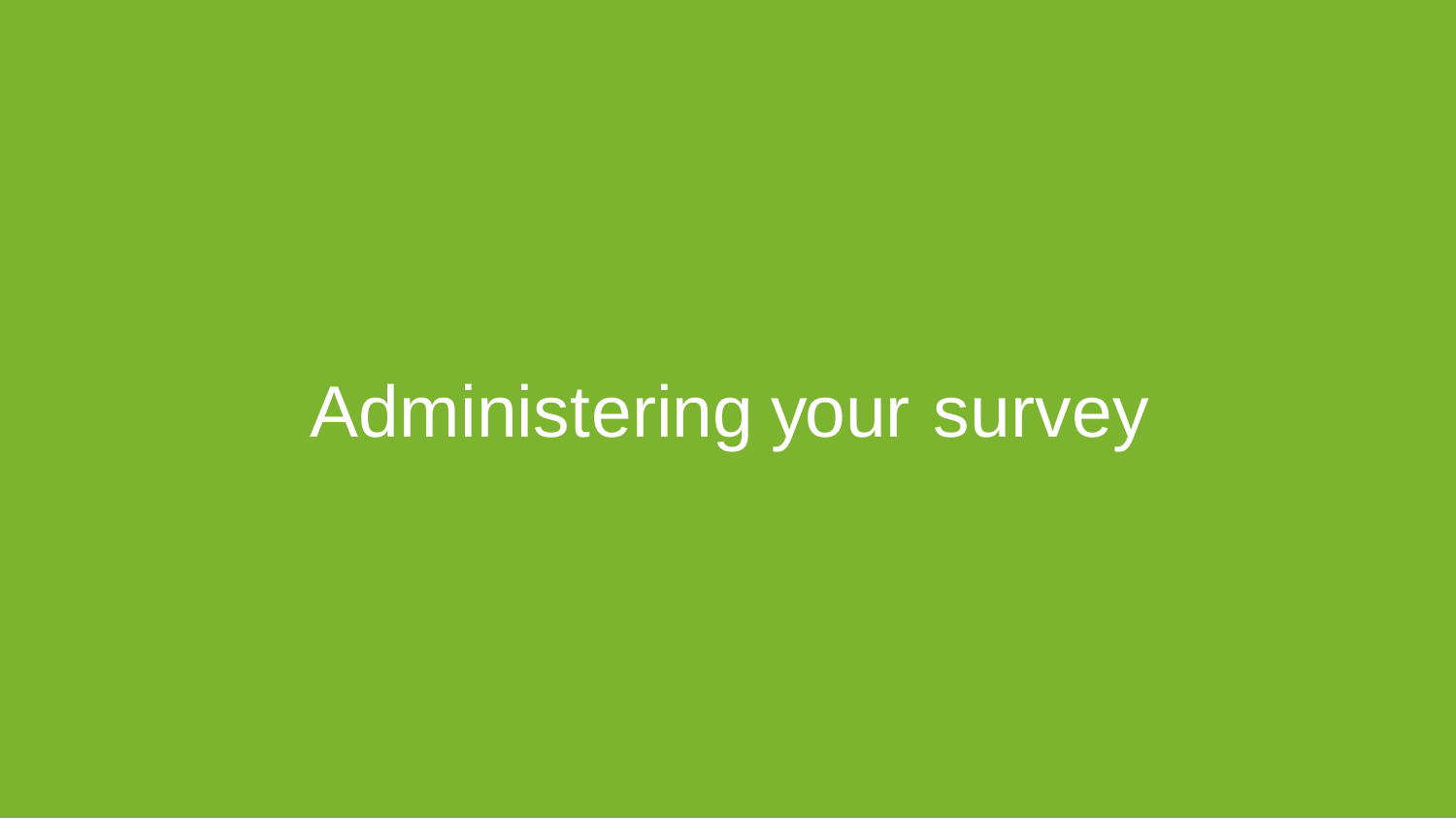#### Maximizing response rates



#1 way to increase response rates:

#### **Design a good survey!**

Reminders and incentives may also help, but they will not make up for a survey that is poorly designed or administered.

#### Also: **Develop a recruitment and communications plan.**

This includes things like how you will reach out to participants, who will reach out to them, and how you might include them in dissemination of the results.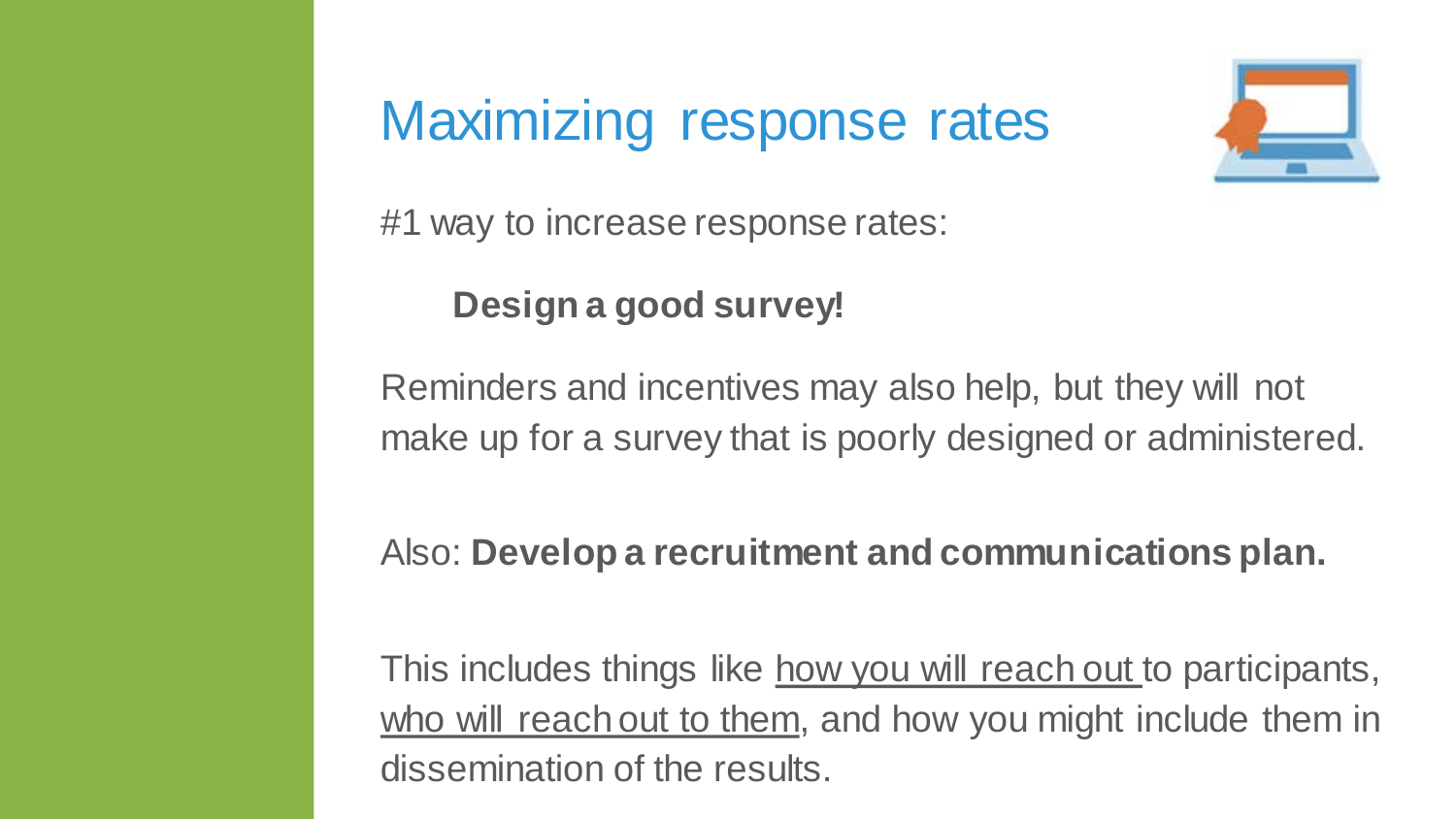#### Maximizing response rates

#### Reminders

- First reminder is the most effective
- Give a reasonable amount of time before sending a reminder, and don't send too many

#### **Incentives**

• Think about population - what would motivate them (without being coercive)?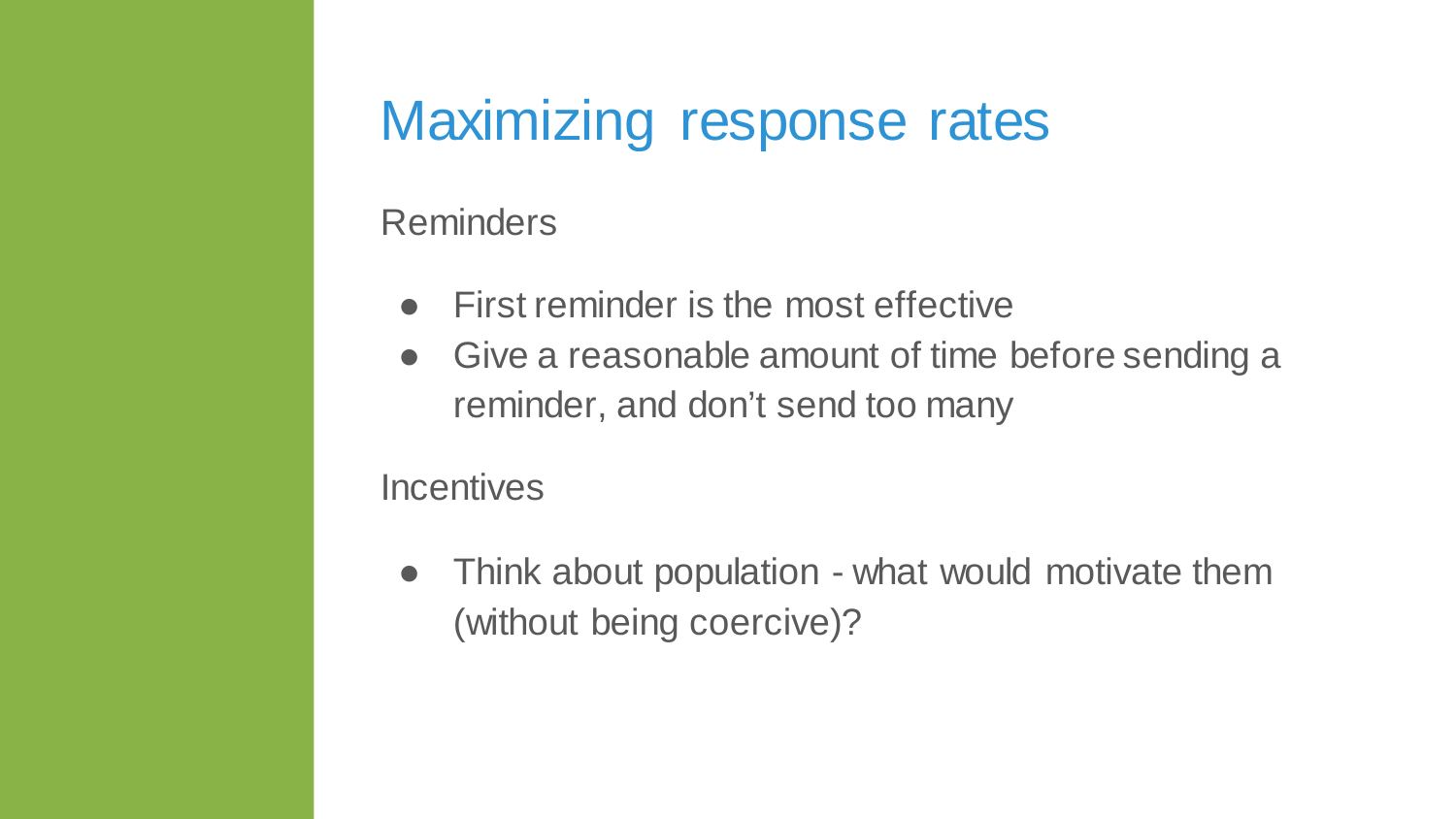#### Additional considerations



Think of your survey as a social exchange

- Explain how participants are helping you
- Thank them for their time
- Let them know what to expect (how long the survey will take, what it will cover)
- Provide contact information if they have any questions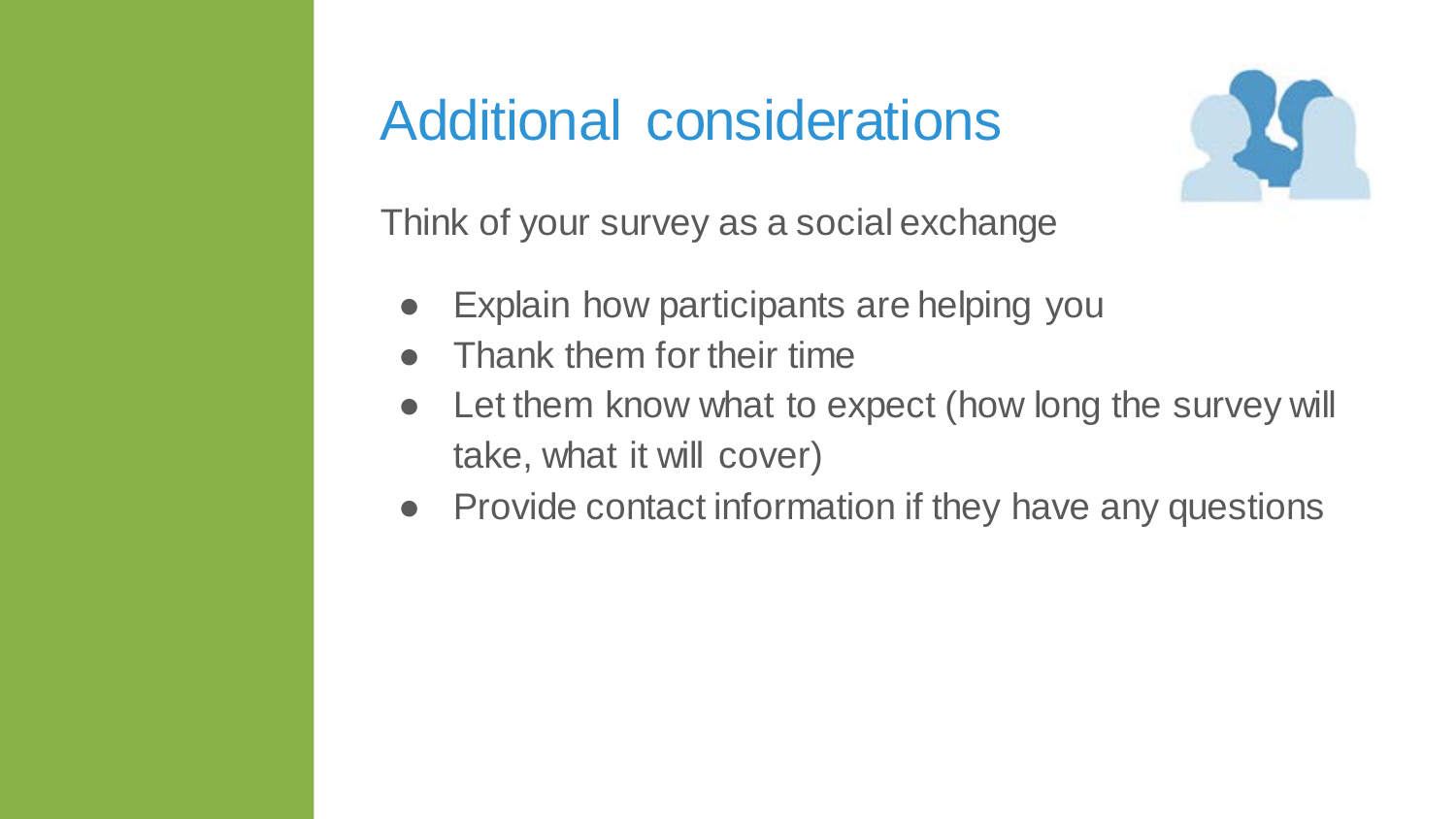#### Which of the following topics would you most like to learn more about?

- A. Survey analysis
- B. Survey software
- C. Distributing survey incentives
- D. Something else